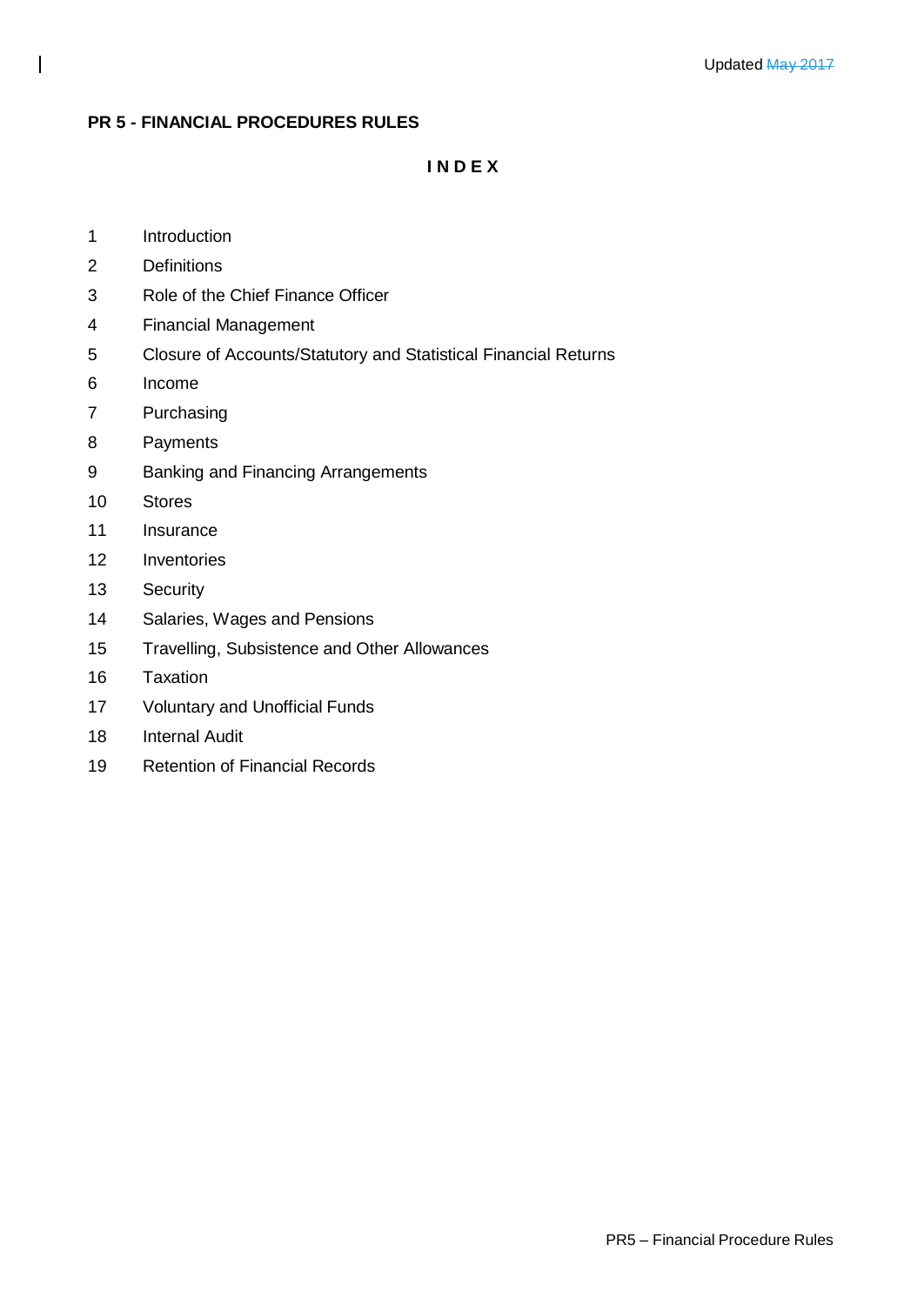# **PR 5 - FINANCIAL PROCEDURE RULES**

*References: Chapter 2 DETR Guidance*

### 1**. INTRODUCTION**

- 1.1 *The purpose of these rules (formerly referred to as Financial Regulations) is to advise Councillors and employees of Stockport Council of the required standards to be complied with in the management of the Council's financial affairs. They are the rules referred to in Article 16 of the Council's constitution.*
- 1.2 These rules set out those financial matters that are delegated to Chief Officers under the scheme of delegation or under statute and are to be managed by officers and agents of the Council.
- 1.3 All officers and agents responsible for the financial matters covered by these rules are required to maintain and promote the highest standards of financial management, integrity and administration. Chief Officers are responsible for ensuring that all relevant officers in their departments understand their responsibility for taking reasonable action to provide for the security of any assets under their control, and for ensuring that the use of these resources is legal, properly authorised and provides value for money.
- 1.4 All account keeping arrangements and financial systems operated by the Council shall be subject to standards, controls and protocols determined by the Chief Finance Officer. Any proposed departure from using corporate financial systems must be justified on value for money and service grounds and subsequently approved by the Chief Finance Officer.
- 1.5 These rules should also be read in conjunction with other relevant parts of the Constitution including:

Article 4 (Para. 4.01) – Definition of Policy Framework and Budget Article 14 – Definition and Functions of the Chief Finance Officer Article 15 – Principles of Decision Making and Definition of 'Key Decision' Article 16 – Finance, Contracts and Legal Matters Part 3 – The Scheme of Delegation Part 5 (PR2) – Policy Framework and Budget Procedure Rules Part 5 (PR6) – Contract Procedure Rules

1.6 The Stockport Scheme for Financing Schools sets out the financial relationship between the Council and the maintained schools that it funds and takes precedence over similar provisions within these rules.

# 2. **DEFINITIONS**

In these Rules the words and phrases below have the following meanings:

**Authorised Finance Officer** means officers or posts that have been nominated in writing by Chief Officers as being responsible for the duties and activities set out in these Financial Procedure Rules.

**Budget Holder** means officers or posts responsible for discharging the relevant duties and activities set out in these Financial Procedure Rules. Budget Holders are defined as the Chief Executive, Corporate Directors, Directors, Heads of Service and Strategic Leads, together with any other Officer with the relevant delegated authority to control and monitor budgets.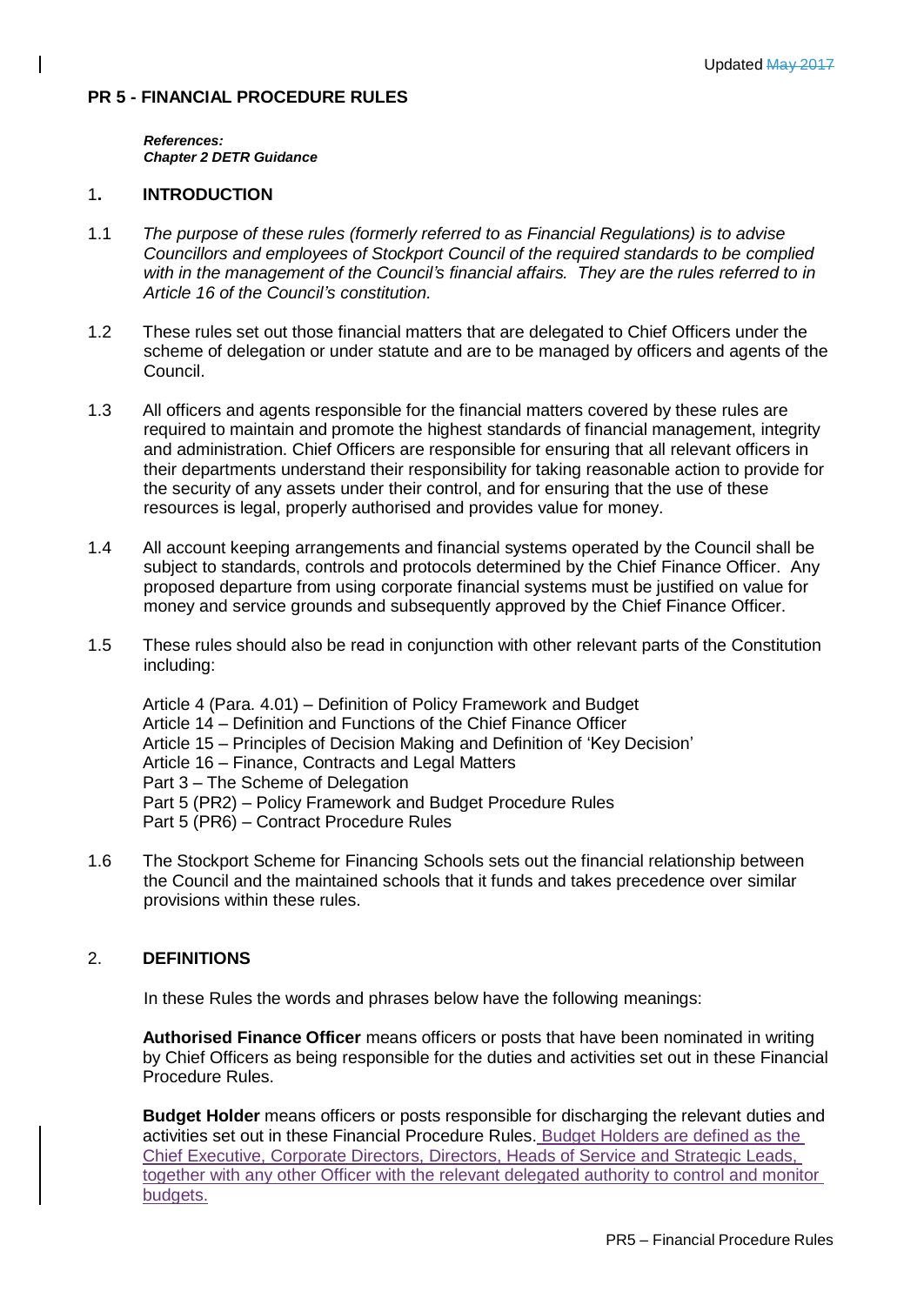**CIPFA** means The Chartered Institute of Public Finance and Accountancy.

 $\mathbf{I}$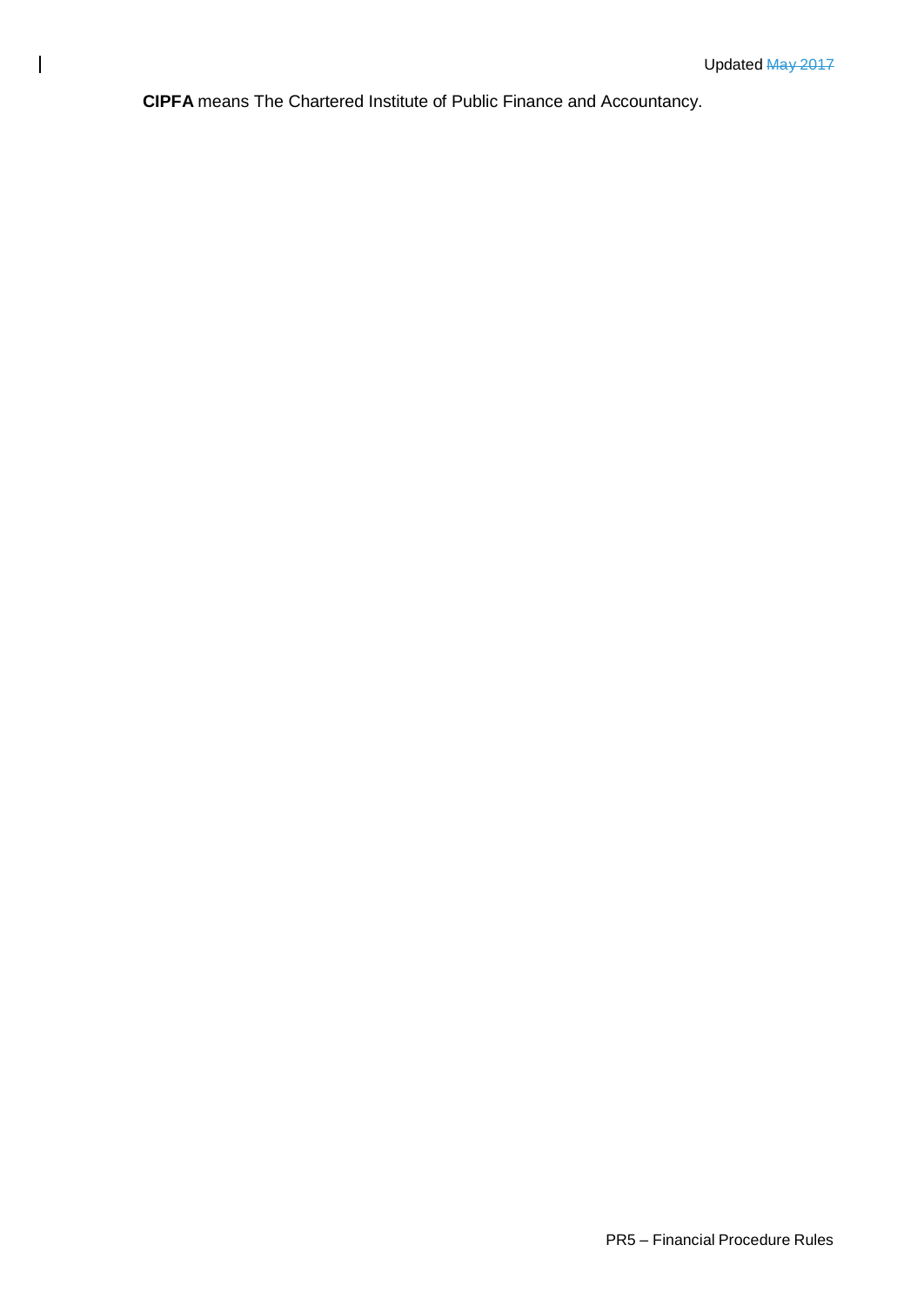**Chief Finance Officer** means the officer responsible for the proper administration of the financial affairs of the Council pursuant to Section 151 of the Local Government Act 1972 and Section 114 of the Local Government Finance Act 1988 or suitably qualified and experienced officers nominated by the Chief Finance Officer as being able to deputise for this role in the context of these Financial Procedure Rules.

**Chief Internal Auditor** means the officer nominated by the Chief Finance Officer as being responsible for the Council's internal audit arrangements.

**Chief Officer** means Corporate Directors, the Chief Finance Officer, and Head Teachers and Chairs of Governors of schools covered by the Stockport Scheme for Financing Schools, and Director of Public Health.

**Capital Financing** means borrowing, capital receipts, grants, third party contributions, commuted sums, revenue contributions or any other source that is earmarked to finance capital expenditure.

**Financial Records** means receipts, invoices, claim forms, income and expenditure records, or any other document supporting or relating to a financial transaction, contract, or prospective contract.

**Stockport Scheme for Financing Schools** means the approved scheme published on the Council's website which defines the financial relationship between the Council and the schools in its area. The scheme contains requirements relating to financial management and associated issues, which are binding on both the Council and on the schools. The scheme is subject to specific statutory arrangements and governance arrangements whereby any changes to the scheme are subject to consultation with school governing bodies and must be approved by the Schools Forum.

**Transparency Code** means the Local Government Transparency Code covering the publication of expenditure and other information.

# 3. **ROLE OF THE CHIEF FINANCE OFFICER**

- 3.1 To support the Chief Finance Officer in the fulfilment of their duties, the Council will comply with the CIPFA Statement on the Role of the Chief Financial Officer in Local Government. In particular, the Council will ensure that the Chief Finance Officer:
	- is a key member of the Leadership Team, helping it to develop and implement strategy and to resource and deliver the authority's strategic objectives sustainably and in the public interest;
	- must be actively involved in, and able to bring influence to bear on, all material business  $\epsilon$ decisions to ensure immediate and longer-term implications, opportunities and risks are fully considered, and alignment with the authority's financial strategy; and
	- must lead the promotion and delivery by the whole authority of good financial management so that public money is safeguarded at all timesalways safeguarded and used appropriately, economically, efficiently, and effectively.
- 3.2 To deliver these responsibilities the Chief Finance Officer must:
	- $\sim$  lead and direct a finance function that is resourced to be fit for purpose; and
	- **be professionally qualified and suitably experienced.**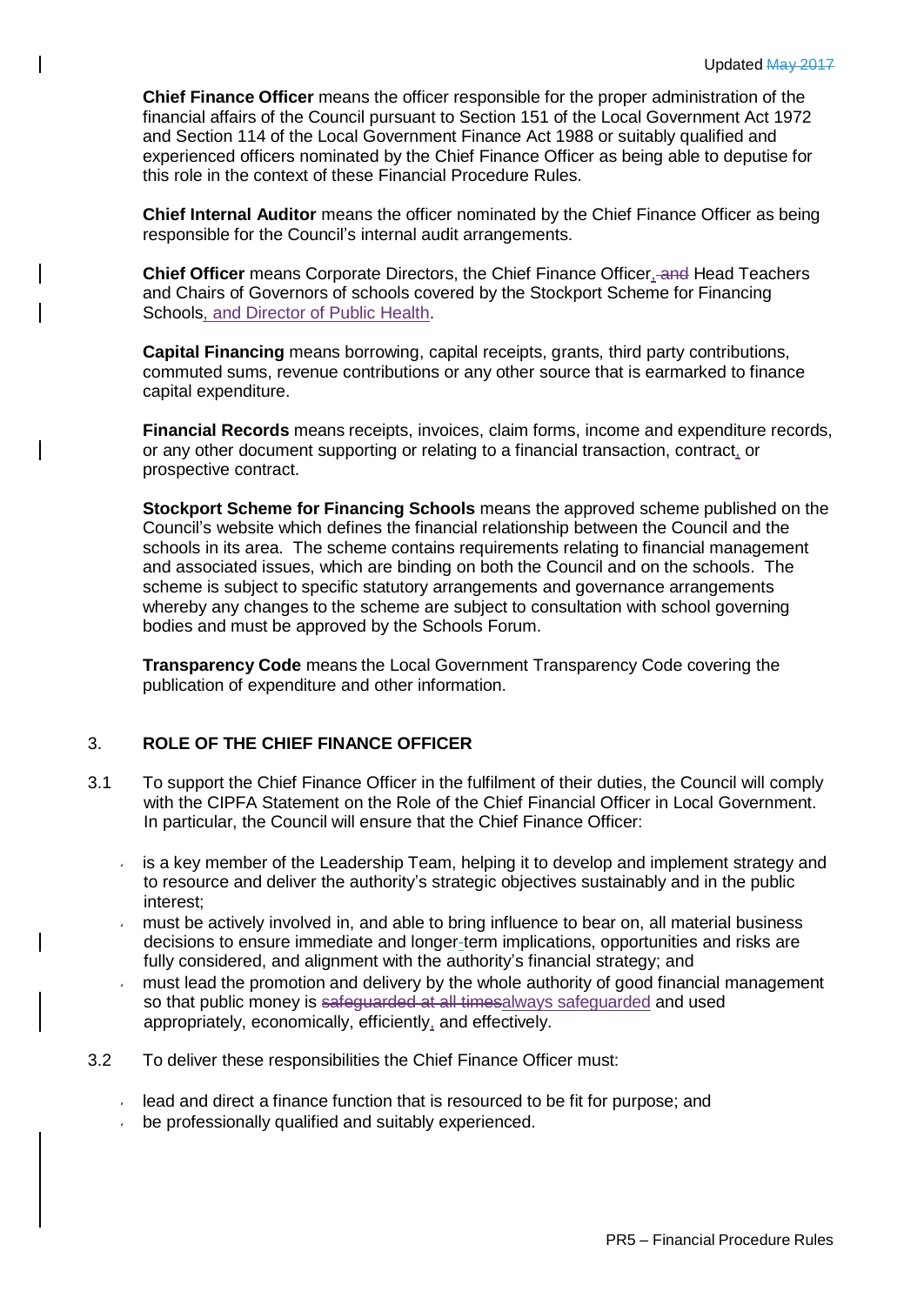## **3.3 GENERAL RESPONSIBILITIES OF THE CHIEF FINANCE OFFICER**

Subject to the overall control of the Council and the Cabinet on matters of policy, the Chief Finance Officer is responsible for the proper administration of the Council's financial affairs through:

(i) advising the Council Meeting, Cabinet and all Committees and officers on accounting and financial matters;

(ii) supervising the arrangements for the receipt of monies due to the Council, payment of monies due from the Council, and the Council's treasury management and insurances; (iii) the format and preparation of the annual estimates and the presentation of these to the Cabinet and the Council, ensuring that a balanced, robust and sustainable budget has been set;

(iv) the preparation and presentation of the Statement of Accounts of the Council; (v) the operation of bank accounts.

The Chief Finance Officer is responsible for approving and controlling all accounting and financial systems in all departments of the Council, including the form of any documents and records used. All Directors must notify the Chief Finance Officer as soon as possible of any matter within their area of responsibility which may affect the financial position of the Council.

When any changes in service are contemplated, a report must be prepared, in conjunction with the Chief Finance Officer, containing financial appraisals prior to submission to the Cabinet.

The Chief Finance Officer is responsible for ensuring that there is an effective Financial Scheme of Delegation and that this scheme is followed in practice within the Council.

Only the Chief Finance Officer, or Officers specifically nominated and authorised by the Chief Finance Officer, are to undertake the general responsibilities outlined in this section. It is contrary to the Financial Procedure Rules for any other officer to assume or to allow others to believe that they have assumed these responsibilities.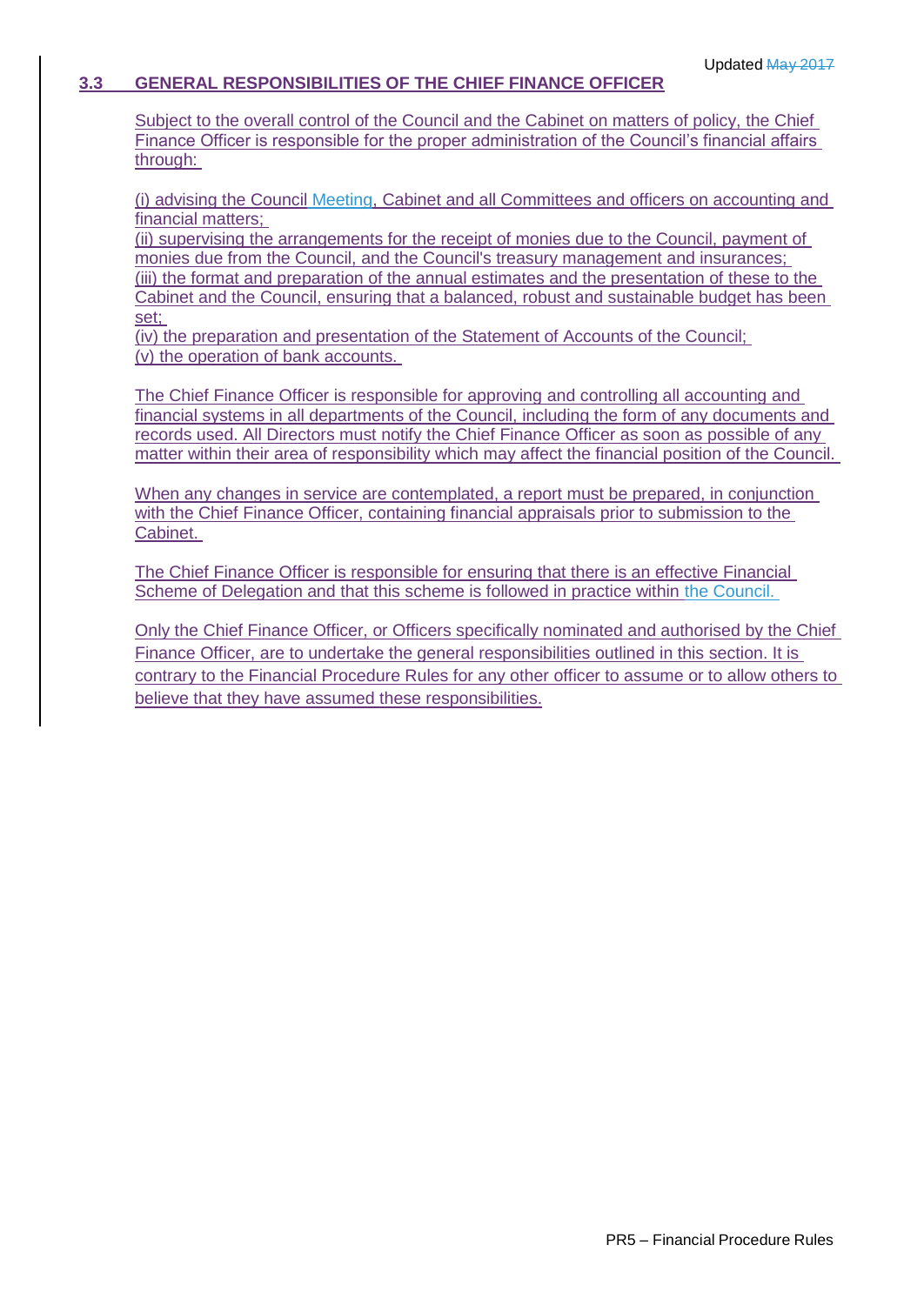# 4. **FINANCIAL MANAGEMENT**

- 4.1 Chief Officers shall in writing nominate which officers or posts within their service are authorised to:
	- **Carry out the role of Authorised Finance Officer;**
	- **Carry out the role of Budget Holder; and**
	- Process debit or credit card transactions (by telephone, internet or point of sale) from clients or customers on behalf of the Council.
- 4.2 Chief Officers shall determine which income, expenditure, assets, liabilities, services and/or projects each of the above are responsible for managing (both revenue and capital). The Chief Finance Officer shall be notified in writing of these details and promptly informed of any changes to the authorisations. All officers who are given specific financial responsibilities must familiarise themselves with these rules and ensure proper financial controls are maintained.
- 4.3 Authorised Finance Officers shall approve suitable access to financial systems to enable:
	- Budget Holders and those officers supporting Budget Holders to carry out their duties under these Rules;
	- Officers authorised to process debit or credit transactions from clients or customers to carry out their duties under these Rules
- 4.4 Budget Holders shall notify their Authorised Finance Officer and the Chief Finance Officer as soon as possible of any matter within their area of responsibility which may lead to a material budget deficit or loss. The Chief Finance Officer will provide guidance or advice on request with regard to materiality levels. Notification shall be given whether or not the matter is to come before a committee, the Cabinet or a Cabinet Member. *Budget deficits or losses include significant potential liabilities, projected variations against revenue budgets and capital scheme allocations, instances of non-compliance with laws or regulations which could affect the finances of the Council, significant pending legislation and instances of known irregularities arising from fraud, error, or corruption.*
- 4.5 Budget Holders are responsible and accountable for the following activities that fall within their span of control:
	- Developing detailed and robust financial plans including the development of savings plans and proposals to redesign service provision as and when required by Chief Officers or Authorised Finance Officers;
	- The regular monitoring of expenditure and income generation against financial plans  $\checkmark$ taking account of any approved virements, budget realignment, the re-phasing of expenditure and transfers to or from reserves;
	- Taking action to mitigate and reduce a forecast deficit or delays to expenditure plans;
	- Preparing and reporting forecast and final outturn positions and providing an explanation of any forecast surpluses or deficits against budget in accordance with standards and timescales determined by the Chief Finance Officer;
	- Ensuring material items of income and expenditure are accounted for (coded) correctly and recognised in the correct financial year;
	- Ensuring that proper financial controls are maintained, and appropriate separation of  $\mathbf{v}$ duties is enforced to mitigate the risk of fraud, error or corruption;
	- Promptly authorising or rejecting purchase order requests, changes to purchase orders, departmental recharges, and payments which support activities within their span of control;
	- Ensuring income from all sources is collected in a timely manner by preparing grant claims to the required standard in accordance with official deadlines, ensuring income is collected at the point services are requested wherever possible and by raising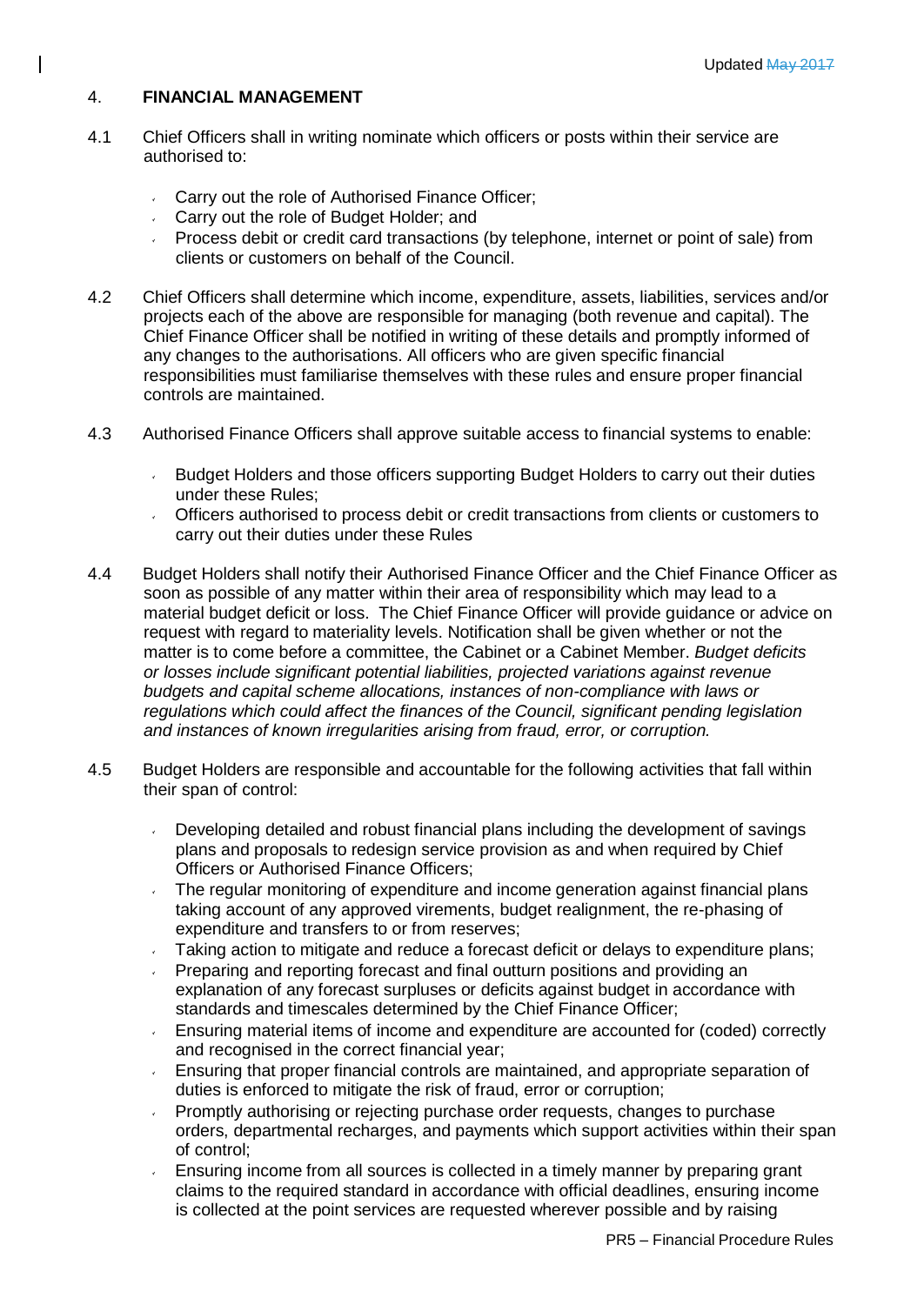bills/following up sundry debtors promptly to minimise the risk of accruing bad or doubtful debts.

- 4.6 Authorised Finance Officers shall ensure another officer within the service at an appropriate level of seniority can act as a substitute for carrying out Budget Holder duties in the event of absence or a vacancy.
- 4.7 Authorised Finance Officers shall approve appropriate access to financial systems, reports and other information for officers occupying Budget Holder Positions and other officers or agents required to support Budget Holders in the discharge of their duties.
- 4.8 Authorised Finance Officers and Budget Holders shall undertake their activities using corporate financial systems, methodologies, protocols, and guidance determined by the Chief Finance Officer.
- 4.9 Budget holders shall also adhere to any standards and timescales specified by The Chief Finance Officer.
- 4.10 The Chief Finance Officer will make arrangements to support budget holders in these endeavours by:
	- Providing training, support and advice that is focused on improving standards of  $\mathbf{v}^{(i)}$ financial management and that encourages a 'self-service' approach to dealing with regular or routine financial matters;
	- Providing financial advice and support commensurate with risk assessments of spending and income generating activity;
	- Providing advice on technical financial matters; particularly with regard to the  $\mathbf{v}^{\left(1\right)}$ interpretation of accounting codes of practice and the local government finance framework;
	- Providing support for complex costing/financial modelling activities and any associated profiling of expenditure linked to the achievement of milestones;
	- Assisting with the procurement of specialist financial advice where required.

### Financial Planning Framework

- 4.11 It is a legal requirement for the Council to ringfence and separately manage the following financial resources and expenditure.
	- Housing Revenue Account income and expenditure;
	- Income and expenditure which falls within the remit of the Stockport Scheme for Financing Schools;
	- Capital expenditure and its financing;
	- The Collection Fund;  $\mathbf{v}$
	- Any trust fund being managed on behalf of their trustees;
	- Any other ringfenced budget coming into effect after the publication of these rules.
- 4.12 The Council may also be required to earmark specific or ringfenced grants, contributions, or other resources to particular activities.
- 4.13 Any income or expenditure which does not fall within the categories set out at paragraph 4.11 is deemed to fall within General Fund (non-schools).
- 4.14 Having regard to all statutory arrangements, the Chief Finance Officer, after consulting the Cabinet and other Chief Officers, shall be responsible for designing and implementing the annual budget and medium-term financial planning system. The Chief Finance Officer is responsible for the preparation of a Medium-Term Financial PlanStrategy, Capital Strategy, corporate revenue budget, capital programme, and to provide advice on the setting of Council Tax.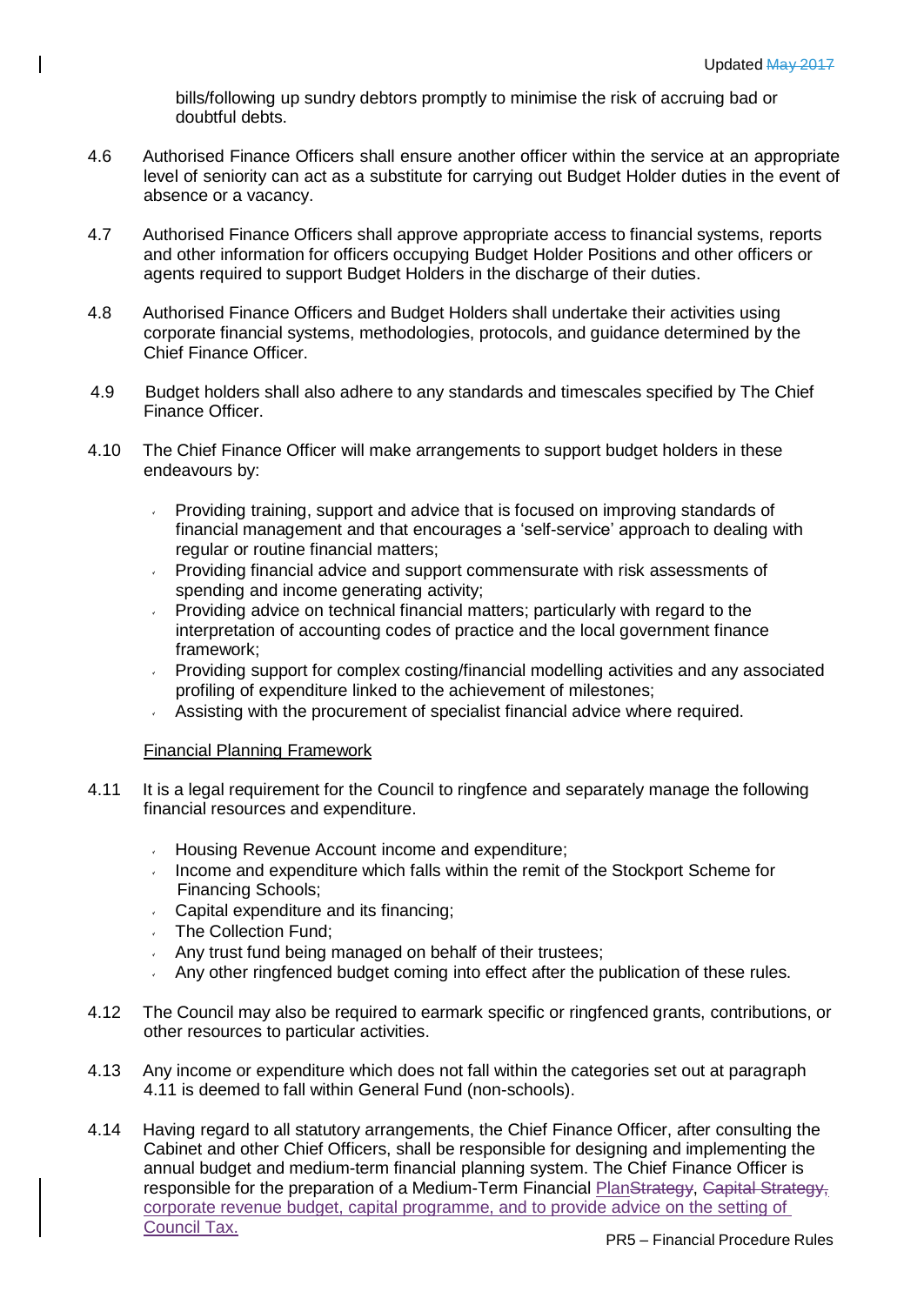corporate revenue budget, capital programme and to provide advice on the setting of a Council Tax.

### Budgetary Control

- 4.15 Chief Officers, Authorised Finance Officers and Budget Holders shall:
	- not take steps intended to exceed the overall revenue budget and/or capital programme resources allocated to them;
	- $\sim$  not allocate ringfenced funding to activities that fall outside of the relevant statutory arrangements or the conditions imposed by the relevant funding body;
	- ensure borrowing, capital receipts or capital grants are not used to finance revenue  $\mathbf{v}$ expenditure unless prior approval has been obtained from the relevant Government Minister or Secretary of State;
	- take all reasonable steps to mitigate the impact of events that may cause net  $\mathbf{v}^{(i)}$ expenditure to exceed budgeted amounts for a given financial year.
- 4.16 The re-phasing of planned expenditure between financial years is only permitted if:
	- $\sim$  resources can also be brought forward or carried forward to avoid creating 'in year' deficits or surpluses;
	- The overall approved budget for the relevant service, project or scheme is not exceeded.

#### Budget Monitoring

- 4.17 The Chief Finance Officer (in consultation with the Cabinet and other Chief Officers) shall from time to time specify the reporting framework for disclosing forecast or outturn expenditure compared to budgets, total revenue and capital expenditure and the financial arrangements of major policies, schemes and projects presented for approval to the Council meeting or the Cabinet. Budget Holders shall supply the information necessary to undertake these tasks in compliance with the format, standards and timescales specified by the Chief Finance Officer.
- 4.18 Budget Holders shall be responsible for revenue budget and capital programme management within the totals allocated to them. Revenue and capital budgets and financial resource transfers must comply with the Virement and Budget Realignment Rules set out below.
- 4.19 Authorised Finance Officers shall ensure financial monitoring and governance arrangements are put in place that are commensurate with the size, risk, complexity, and volatility associated with particular revenue budgets and capital schemes. Regular 'in year' reports will be prepared by the Chief Finance Officer for the Cabinet and individual Cabinet Member comparing actual net expenditure to budget for which the relevant Cabinet Member is accountable.
- 4.20 Where either a deficit or the re-phasing of expenditure is anticipated, Budget Holders shall identify why the deficit or re-phasing has arisen, specify what steps are being taken to ensure it will not be repeated and how the impact on revenue budgets and/or capital programme allocations will be mitigated.
- 4.21 Where one-off surpluses are carried forward to a future financial year, they may be used to fund existing commitments on a temporary basis. However, they must not be used solely to commit the Council to new or additional services that result in permanent ongoing expenditure that will require continued funding in subsequent years.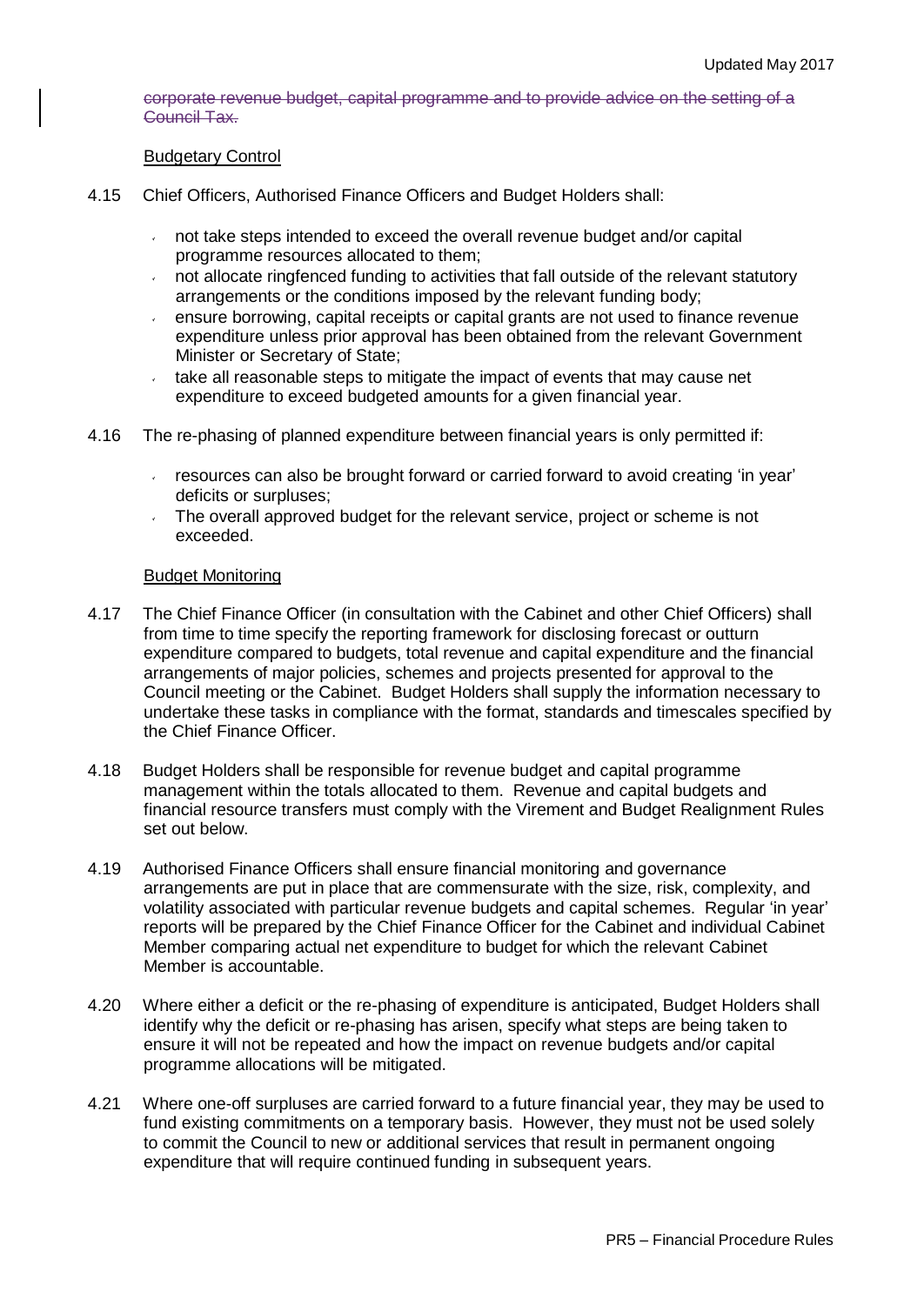- 4.22 Authorised Finance Officers are responsible for ensuring 'exit strategies' are in place to support, for example the winding-up of any service provision that is financed from timelimited specific grants or third-party contributions.
- 4.23 Where any monitoring information is referred to Scrutiny Committees, Authorised Finance Officers, or members of the Cabinet shall make arrangements to supply such further information as is requested by the relevant Scrutiny Committee provided the request falls within the relevant Committee's Terms of Reference.

### Virement

- 4.24 Virement is the transfer of financial resources from one activity area to another. Virement between revenue budgets and virement between capital schemes areis only permitted within the rules set out below.
- 4.25 Either the Cabinet collectively, or the appropriate Cabinet Member in respect of budgets within their area of responsibility (portfolio), may authorise virement, provided that such virement does not conflict with the Policy Framework determined by the Council Meeting.
- 4.26 Chief Officers, Authorised Finance Officers and Budget Holders may exercise virement between services and budget items within their span of control, provided that such virement does not:
	- Conflict with the Policy Framework or with any other policy or strategy adopted by the Cabinet or an ordinary Committee of the Council;
	- Conflict with a decision taken previously by the Council Meeting, the Cabinet or an Ordinary Committee or Area Committee;
	- Create greater permanent spending commitments than would otherwise exist, or commit the Council to additional spending in future years;
	- Create or increase a deficit against any individual budget item;
	- Change the revenue budget or capital programme resources allocated to individual Cabinet Member portfolios (such virements must be approved by the appropriate Cabinet Member(s) or the Cabinet).
- 4.27 Budget Holders must keep a record of all virements affecting their revenue budget or capital programme allocations, including the reasons for the virement. The Chief Financial Officer will report regularly to the Cabinet in respect of virements that result in transfers between the portfolios of individual Cabinet Members.
- 4.28 Where budgets are delegated to Area Committees, virement may only be undertaken within the constraints, if any, determined by the Cabinet.

The revenue budget virement/realignment request form determines the approval process and the completion of the form requirement.

### Budget Realignment

- 4.29 Budget Realignment means the transfer of activities and their associated budgets, reserves or spending allocations from one area of the Council to another. Budget realignment is normally necessary after the restructuring of council services or changes to individual Cabinet Member (portfolio) responsibilities.
- 4.30 The Chief Finance Officer will sanction Budget Realignment to keep pace with changes in organisational structure or changes to individual Cabinet Member (portfolio) responsibilities. The Chief Financial Officer will report regularly to the Cabinet in respect of Budget Realignment that results in transfers of revenue budget or capital scheme allocations between the portfolios of individual Cabinet Members.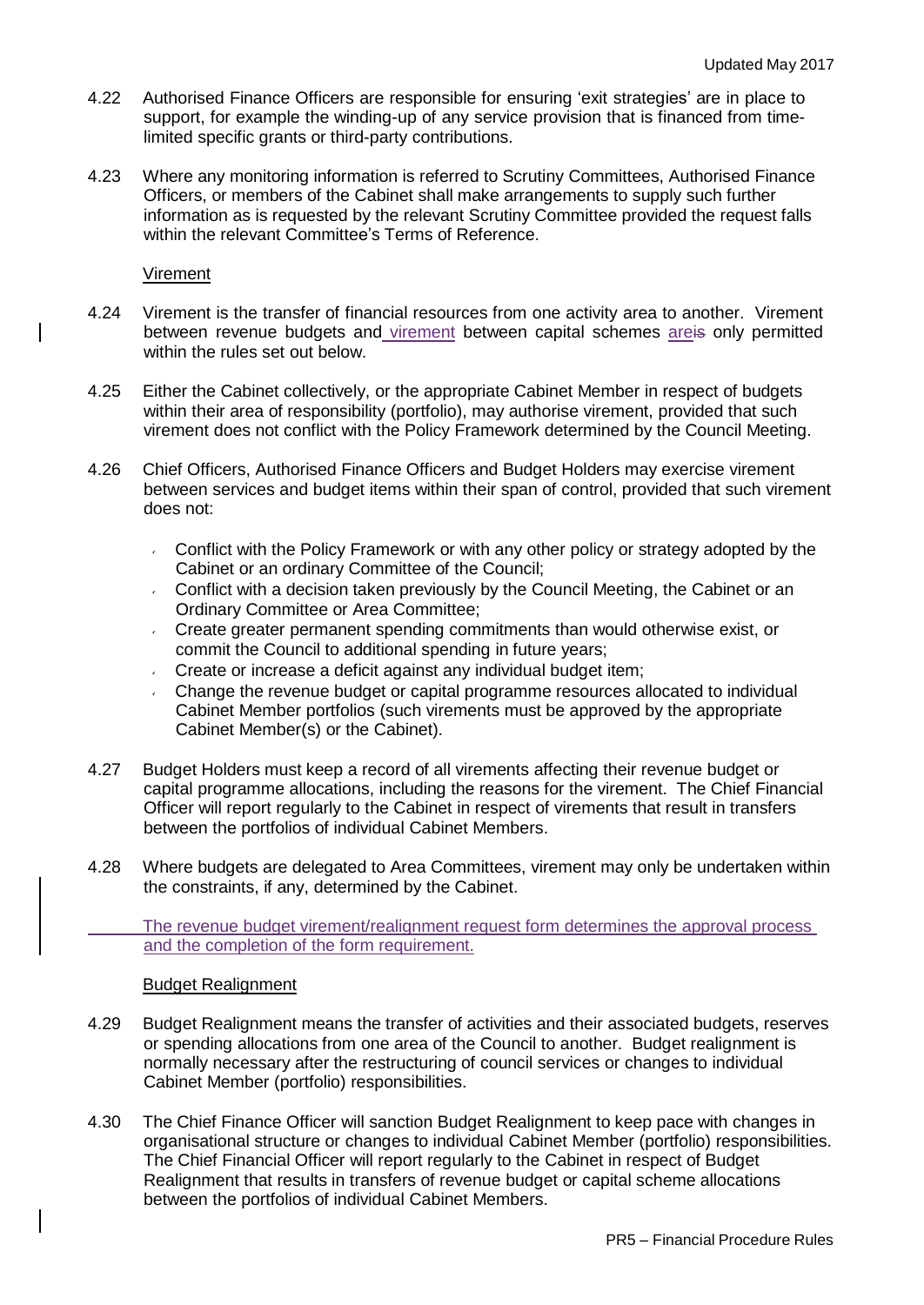The revenue budget virement/realignment request form determines the approval process and the completion of the form requirement.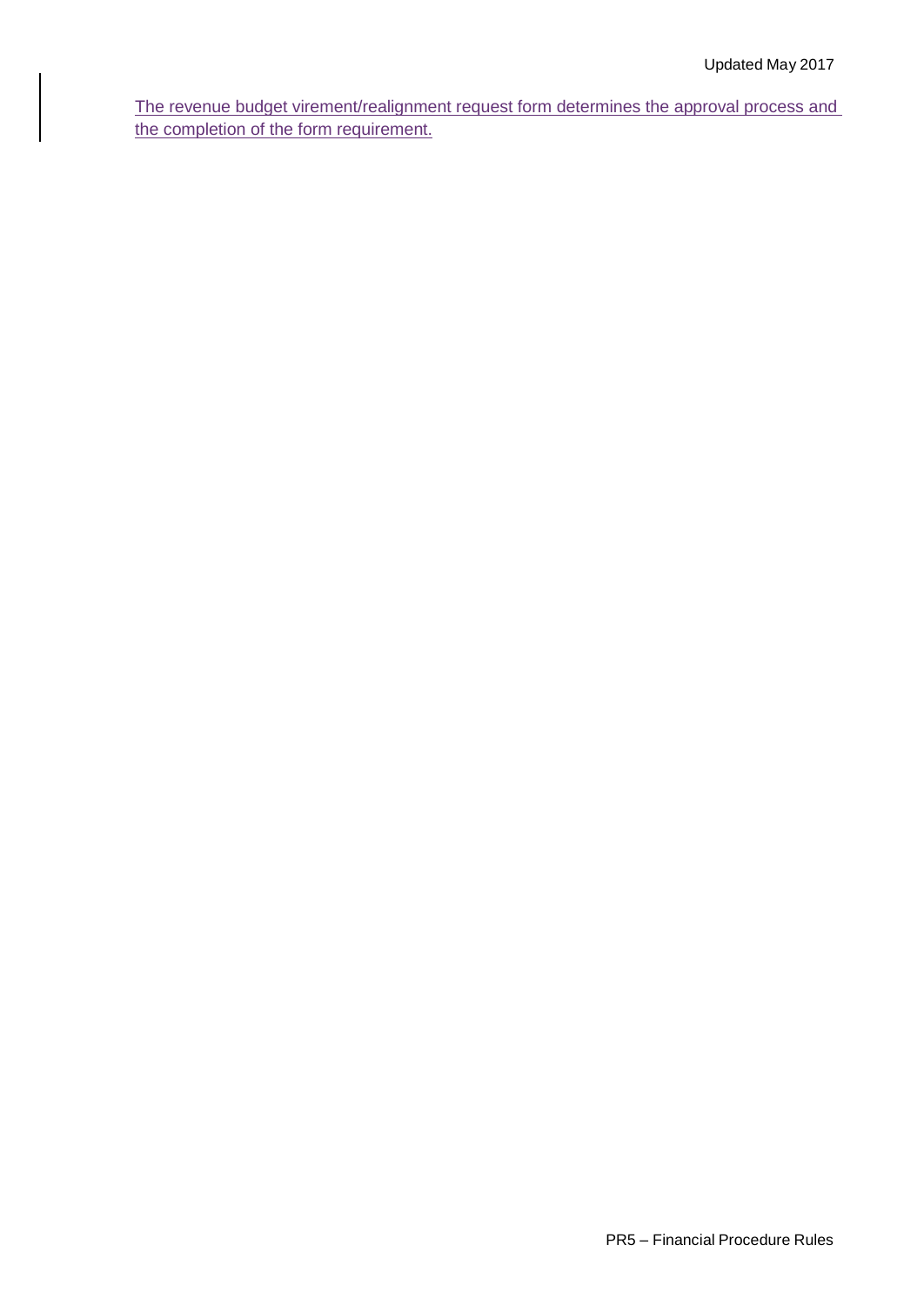## Bids for additional external funding

- 4.31 Where third parties invite the Council to bid for additional resources (e.g., capital grants), care should be taken to ensure that the costs and risks associated with preparing a bid do not outweigh the benefits of receiving additional funding. All costs associated with bidding should be financed from the relevant service budget unless the Cabinet has specifically approved alternative financing arrangements. Successful bids typically require the Council to deliver specific outcomes or provide additional matched funding. Failure to meet these obligations could result in the claw back of funding from the donor organisation. Any decision to bid for external funding must take account of the costs, risks and obligations associated with the bid being accepted by the provider of the funding.
- 4.32 The Chief Finance Officer shall be notified by Budget Holders of all external bids for additional resources and any additional confirmed funding. Copies of original correspondence confirming funding allocations shall also be forwarded by Budget Holders to the Chief Finance Officer.

## Capital Expenditure and Financing

- 4.33 Capital expenditure shall be accounted for in accordance with the relevant statutory definition. The Chief Finance Officer will provide guidance or advice on request as to whether an item can be treated as expenditure for capital purposes. Budget Holders should develop plans to support capital investment commensurate with the value, risks and complexity associated with the activity. Where those plans include phases or milestones, Budget Holders should forecast:
	- the expected date each phase or milestone will be achieved;
	- the expenditure incurred at the completion of each phase or milestone.
- 4.34 Decisions to approve new schemes or variations to existing schemes must consider:
	- the value, risks and complexity associated with delivering new investment;
	- Capital Financing requirements;
	- any additional revenue expenditure commitments arising from proposed new capital expenditure such as additional maintenance costs or additional capital financing costs.
	- the governance arrangements for managing and monitoring progress against plans.
- 4.35 Decisions to earmark uncommitted Capital Financing to particular programme areas, service areas or Cabinet portfolios must consider:
	- the type of funding to be earmarked including the amount, its purpose, timescales for  $\mathbf{v}$ spending, and any ringfencing or other conditions associated with the funding;
	- whether there are alternative options for deploying funding elsewhere:
	- The process for allocating earmarked funding to specific schemes or projects and which councillors and officers will be responsible for making those decisions.
- 4.36 Projects which are financed from Prudential Borrowing shall comply with the Prudential Code for Capital Finance in Local Authorities (published by CIPFA). Furthermore, Head Teachers shall ensure that they comply with the Prudential Borrowing and Leasing Scheme for Schools as agreed by and updated from time to time by the Schools' Forum.

# 5. **CLOSURE OF ACCOUNTS/STATUTORY AND STATISTICAL FINANCIAL RETURNS**

PR5 – Financial Procedure Rules 5.1 The Chief Finance Officer shall prepare and publish the Council's annual Statement of Accounts, and in consultation with the Council's Monitoring Officer shall ensure that the Council complies with relevant financial legislation and best practice e.g., Accounts and Audit Regulations and CIPFA Codes of Practice, which set out the statutory dates for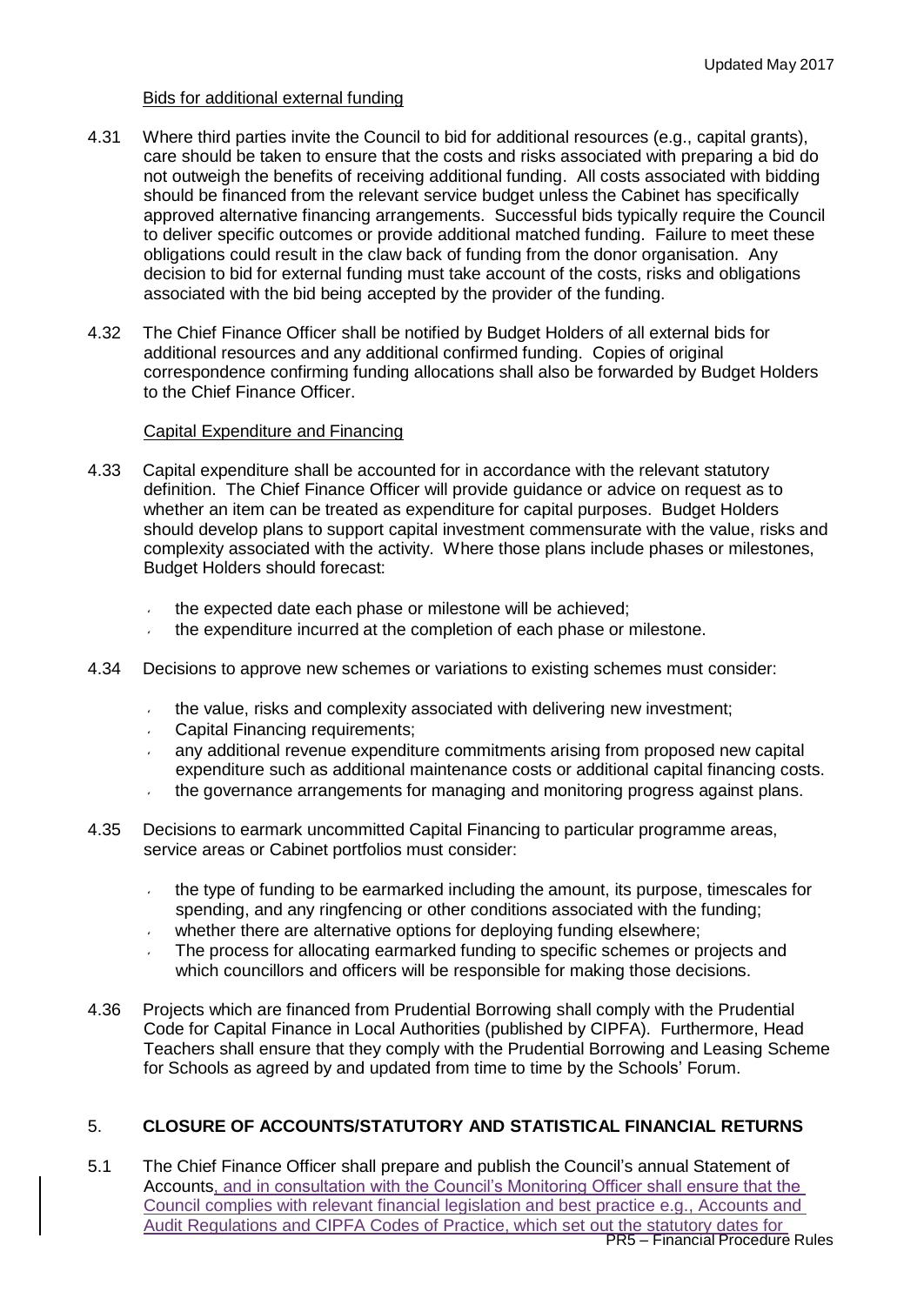approval and publication of the annual accounts. in accordance with the relevant statutory requirements and accounting codes of practice.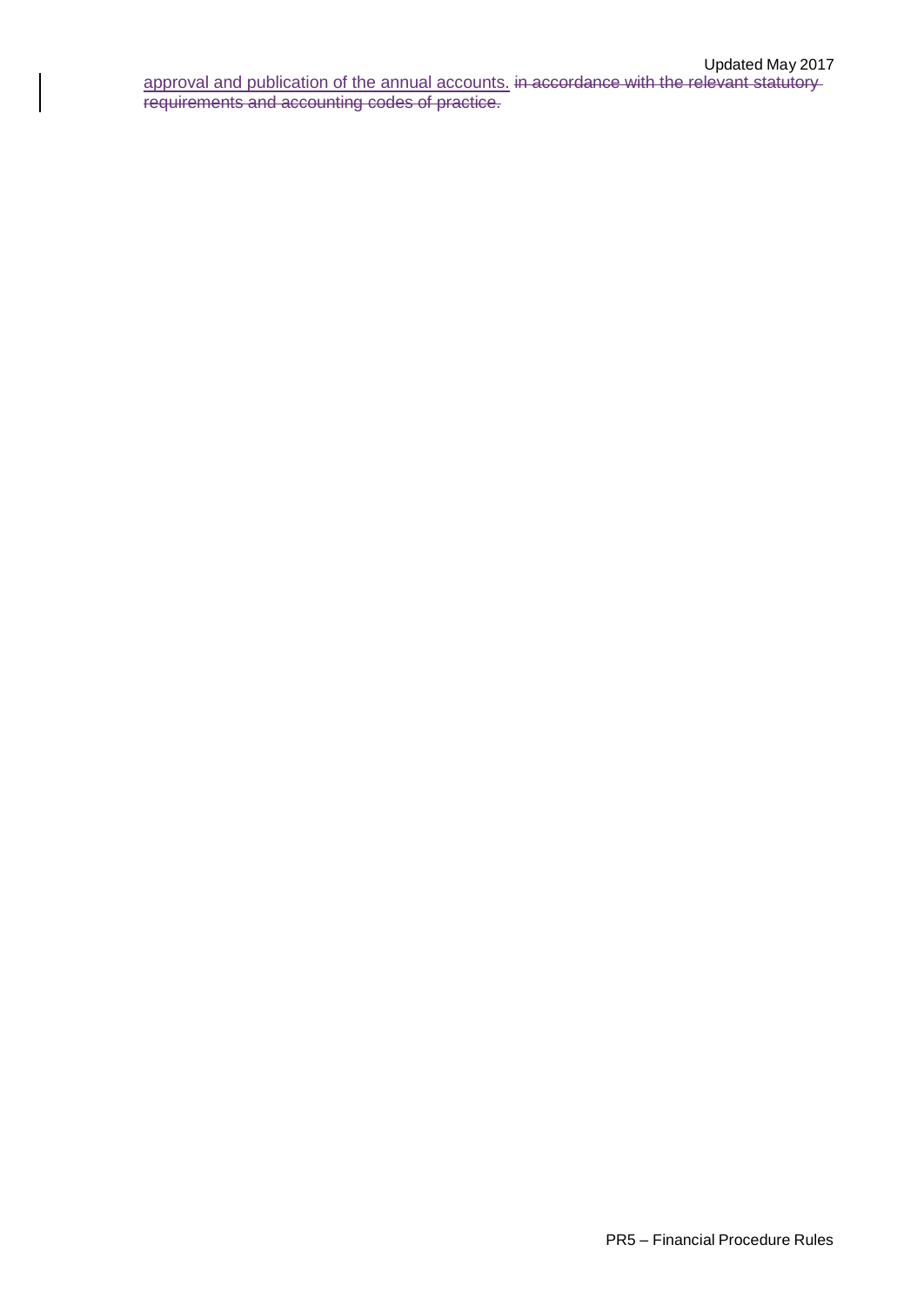- 5.2 Budget Holders shall supply working papers and supporting information to assist the preparation of the Statement of Accounts. This information shall comply with the format, standards and timescales specified by the Chief Finance Officer.
- 5.3 Budget Holders shall also supply to the Chief Finance Officer such information to complete corporate statutory financial and statistical returns, meeting the format, standards and timescales determined by the Chief Finance Officer
- 5.4 Arrangements for the completion of all other statutory statistical returns will be the responsibility of the relevant Chief Officer.

## 6 **INCOME**

### Charging for Services (Fees and Charges)

6.1 The Chief Finance Officer shall publish guidance from time to time setting out the process for reviewing the scale and scope of discretionary Fees and Charges. Budget Holders shall ensure that up to date fees and charges are published on the relevant service web pages of the Council's website.

### The Collection of Income

- 6.2 The Chief Finance Officer shall be responsible for the collection of Council Tax and Non-Domestic Rates.
- 6.3 Income may only be collected using methods and channels approved by the Chief Finance Officer. Officers responsible for the collection of income shall utilise and promote the most cost-effective approved means of collection including electronic payments. Where it is reasonable to do so, income should be collected at the point a service is requested. Budget Holders shall be responsible for the prompt collection of all income due to their budget area whether grants, contributions, commuted sums, sales, fees, charges, or rents, in a cash or credit form. Value Added Tax must be added to charges where statutorily required and must be shown separately on bills and receipts under the circumstances specified by HMRC.
- 6.4 Officers who collect income on behalf of the Council shall, where possible issue receipts for all 'customer present' transactions showing the full amount received. Receipts will be issued for postal remittances that are sent to the correct address if requested by the payee and if a stamped addressed envelope is enclosed with the remittance. Where it is not possible to issue a receipt for a 'customer present' transaction, additional controls shall be put in place by the relevant Budget Holder to prevent fraud and ensure all such takings are justified and accounted for correctly.
- 6.5 The form of receipt issued in respect of income shall be approved in guidance issued by the Chief Finance officer from time to time. Where a receipt is given officers must only use machine-printed or receipt forms approved by the Chief Finance Officer.
- 6.6 Officers or posts are only permitted to process debit/credit card transactions (by telephone, internet or point of sale) if authorised to do so by Chief Officers. Officers who process debit/credit card transactions must:
	- be trained to correctly use the council's income processing system and must only use their own unique user ID to access the system;
	- uphold the quality and security standards laid down by the Payment Card Industry;
	- comply with the council's Payment Card Security Policy and any supporting guidance.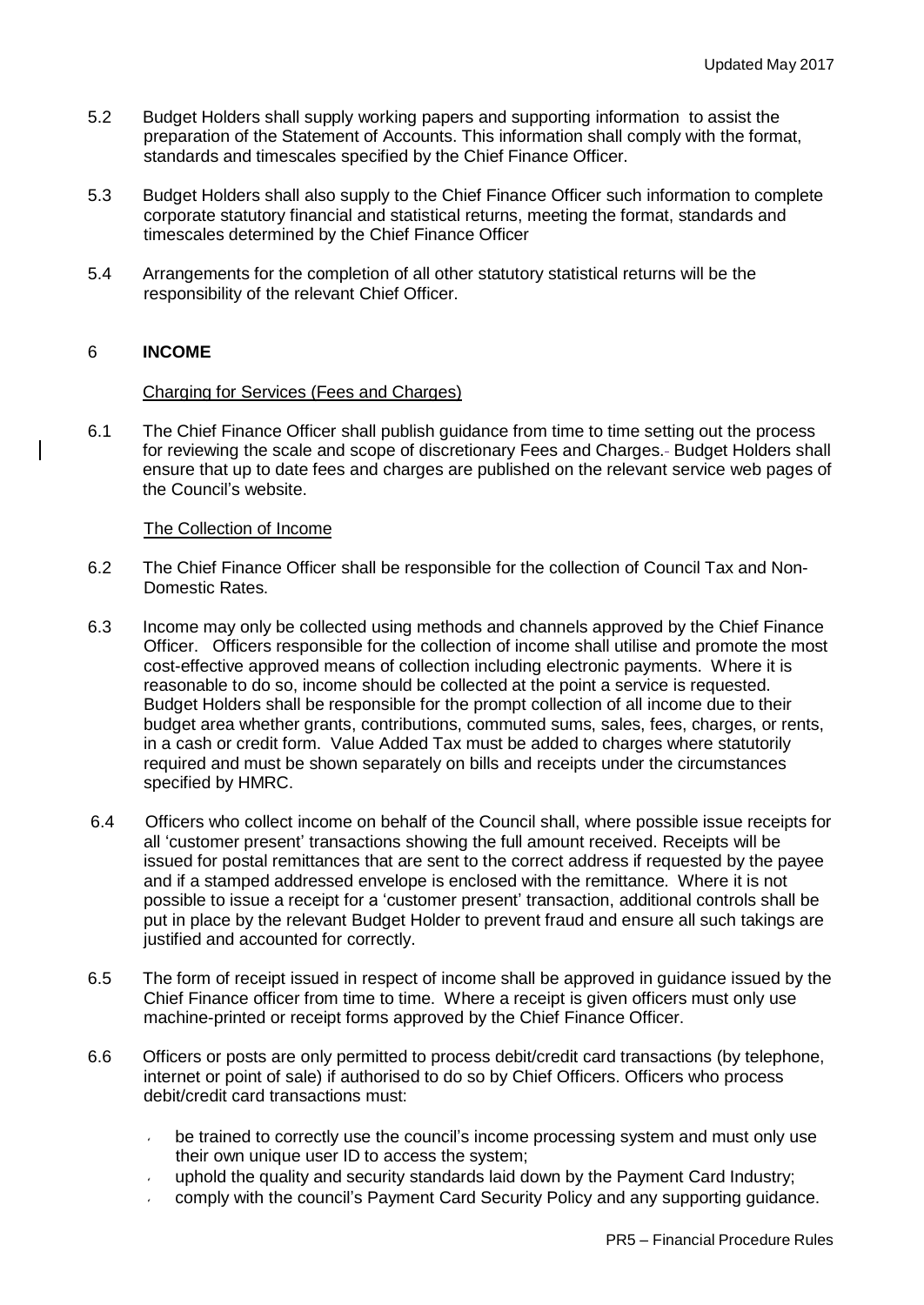- 6.7 Debit/credit card transactions must only be processed in a secure office environment where ID badges are worn at all times. Debit/credit card transactions cannot be processed by homeworkers where security procedures cannot be monitored effectively.
- 6.8 Whenever possible, refunds of debit/credit card payments back to clients or customers should be processed against the card used to make the original payment. Officers who processed a debit/credit card payment that is now being refunded should either:
	- ensure the refund is processed by a different officer that is authorised to process debit/credit card transactions; or
	- ensure the refund is supervised and checked by an officer independent of the transaction while it is carried out.
- 6.9 All requests for the provision of Chip and PIN devices must be approved by the Chief Finance Officer. The location of Chip and PIN devices and their use must comply with Payment Card Industry Standards and the Council's Payment Card Security Policy (including supporting guidance issued by the Chief Finance Officer from time to time). Whenever possible, Chip and PIN devices and other channels for card payments should be interfaced/linked to the council's corporate income processing system.
- 6.10 Where the Council is supplying goods or services, any payment by cheque at the point of supply shall be supported wherever possible by a cheque guarantee card subject to the conditions imposed by such cards.
- 6.11 All cash, cheques and postal orders received shall be deposited promptly into the Council bank account specified by the Chief Finance Officer. The frequency of bankingsbanking should be commensurate with the amounts collected relative to the cost of making a deposit (either in person at locations specified by the Chief Finance Officer or by an authorised secure courier). Cash, cheques, and postal orders must be stored securely between bankingsbanking.
- 6.12 Every officer who prepares bankingsbanking/deposits on behalf of the council shall complete separate paying-in slips for cash and cheque deposits. Postal orders should be included on the same paying in slip as cheques. Officers must also promptly complete and submit an income analysis sheet and email it to [deposits@stockport.gov.uk](mailto:deposits@stockport.gov.uk) to accompany each paying in slip. The form of the income analysis sheet and instructions for submission will be specified by the Chief Finance Officer. However, if the officer enters the details directly into CivicaPay (Cash Office, Registrars, Business Hub), the officer does not need to complete the income analysis sheet.

# **Reconciliation**

- 6.13 All income collected shall be reconciled daily to till rolls and receipts/tickets or certificates issued and any other daily income records. BankingsBanking shall be reconciled to total income collected.
- 6.14 A check shall be carried out by an officer independent of the person undertaking the bankingsbanking to prevent fraud and ensure that bankingsbanking areis properly credited to the Council's bank and recorded correctly in the ledger.
- 6.15 Budget Holders shall arrange for periodic reviews to be undertaken throughout the year to ensure that these reconciliations and checks are being carried out appropriately.
- 6.16 Officers shall ensure that their own monies, any unofficial funds (e.g., school funds) and Council monies are kept separate. Officers must never borrow Council funds or unofficial funds nor use Council funds or unofficial funds to cash personal cheques. Sums due to the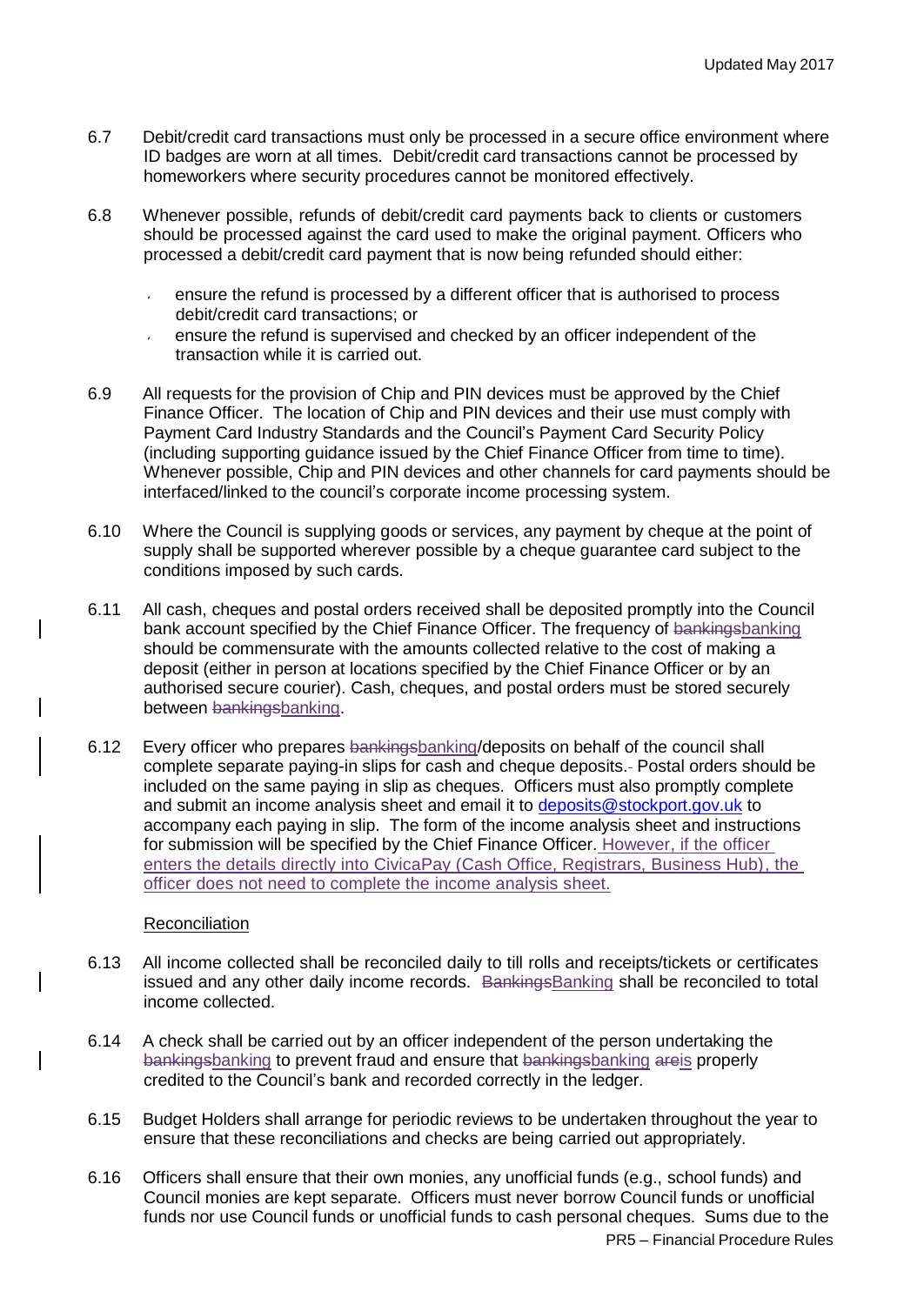Council shall not be paid into personal or non-Council bank accounts.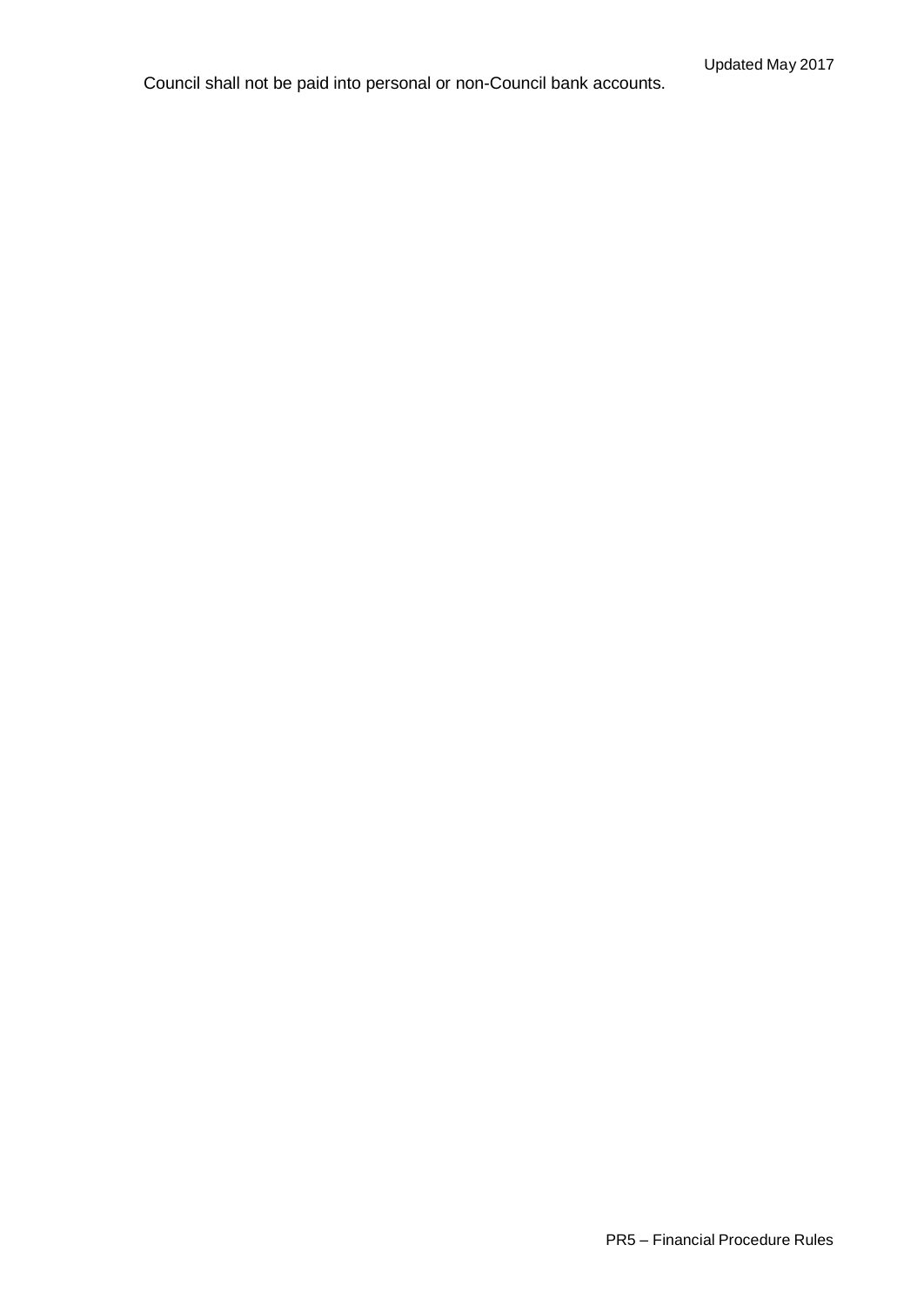- 6.17 Whenever any transfer of Council or unofficial fund money is made from one officer to another, the officer receiving the money must sign for it and date and record the receipt. The officer passing the money on shall retain the record bearing the receiving officer's signature and the date of the transfer.
- 6.18 Authorised Finance Officers shall establish adequate procedures and controls to ensure that all officers entrusted with Council money are properly trained and familiar with these rules.

### Debt Recovery

- 6.19 The Chief Finance Officer is responsible for determining the procedures to be followed in relation to debt recovery.
- 6.20 Budget Holders shall ensure that there is documentary evidence to support the raising of an invoice. This is essential if the debt has to be pursued at a later date because it is unpaid. Invoices should only be raised where there is sufficient evidence that the recipient of the invoice is responsible for the debt.
- 6.21 Budget Holders shall enforce recovery in relation to debts due that have been raised against their budget. Enforcement shall be carried out in accordance with the Corporate Recovery Code Policy Statement. Where statute requires a specific form of debt recovery, those procedures must be followed e.g., for rent collection or Council Tax collection.
- 6.22 The circumstances in which debt should be considered for write off are covered in the Council's Corporate Recovery Code Policy Statement. Where debts are deemed to be irrecoverable, write off shall be approved in accordance with the limits set out in the following table:

| Approved By:                                                 |
|--------------------------------------------------------------|
| The Budget Holder for the service area against which the     |
| debt was raised. Also see paragraph 6.23 below.              |
| An Authorised Finance Officer or Service Manager forthe Head |
| of Revenues and                                              |
| Benefits in the case of centrally managed debts              |
| <b>Chief Finance Officer</b>                                 |
|                                                              |
| <b>Cabinet Member</b>                                        |
|                                                              |
| <b>The Cabinet</b>                                           |
|                                                              |
|                                                              |

6.23 It is not legally possible to recover debts that are cancelled as a result of because of liquidation or bankruptcy proceedings. Where debts are cancelled as a result of because of liquidation or bankruptcy proceedings, write off shall be approved as follows:

| Debt Value           | Approved By:                                                 |
|----------------------|--------------------------------------------------------------|
| Up to £9,999.995,000 | The Service Manager for Head of Revenues and Benefits or     |
|                      | such other officer as the Chief Finance Officer may nominate |
|                      | from time to time                                            |
|                      | Over £105,000 or above The Chief Finance Officer             |
|                      |                                                              |

6.24 Periodically, officers from the Revenues and Benefits service will undertake a data cleansing exercise to maintain the quality of information held regarding debtors and outstanding balances. Officers undertaking this work will be permitted to write off uncollectable residual debts worth up to £20.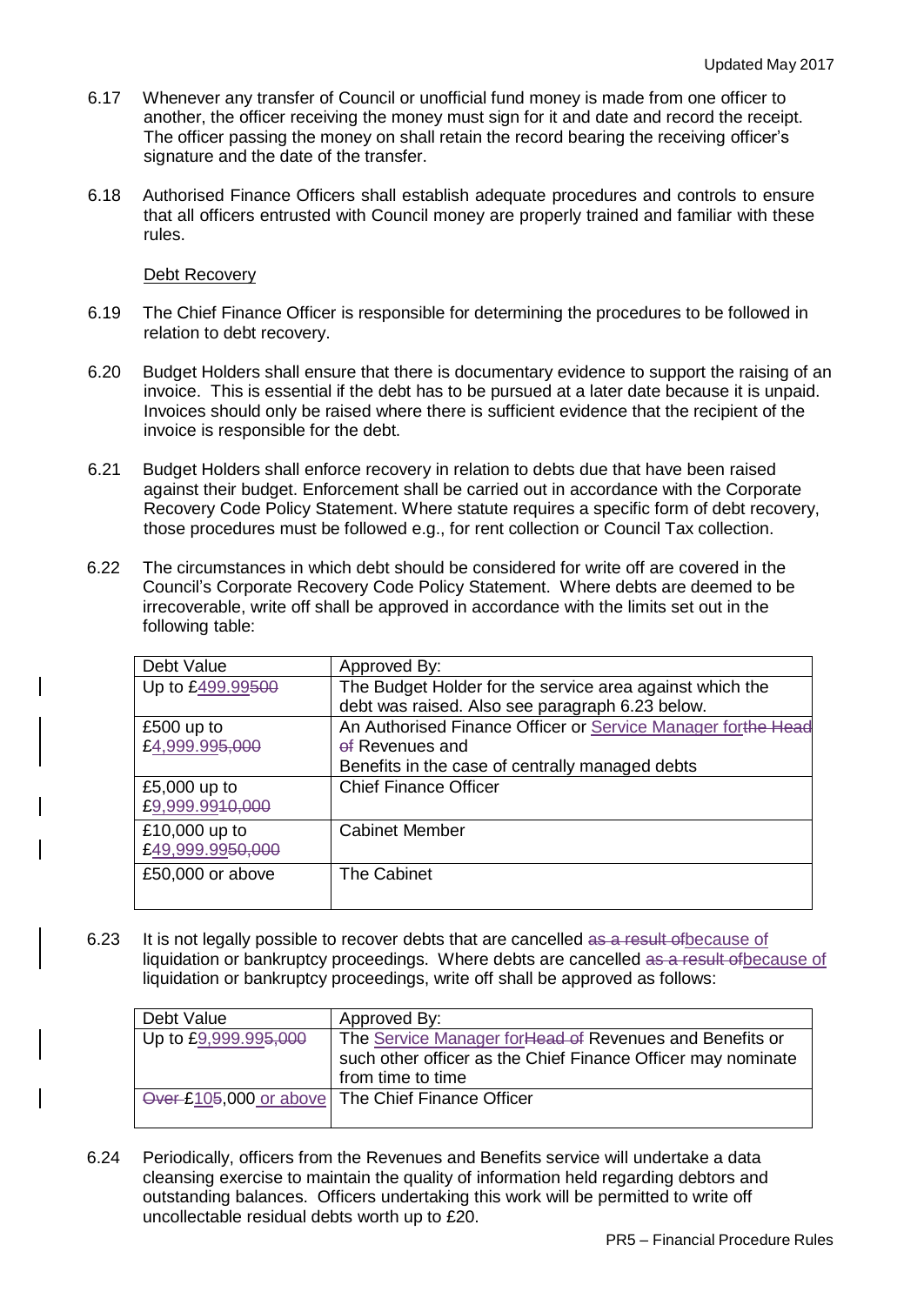6.25 The above amounts are exclusive of any value added tax where it is charged.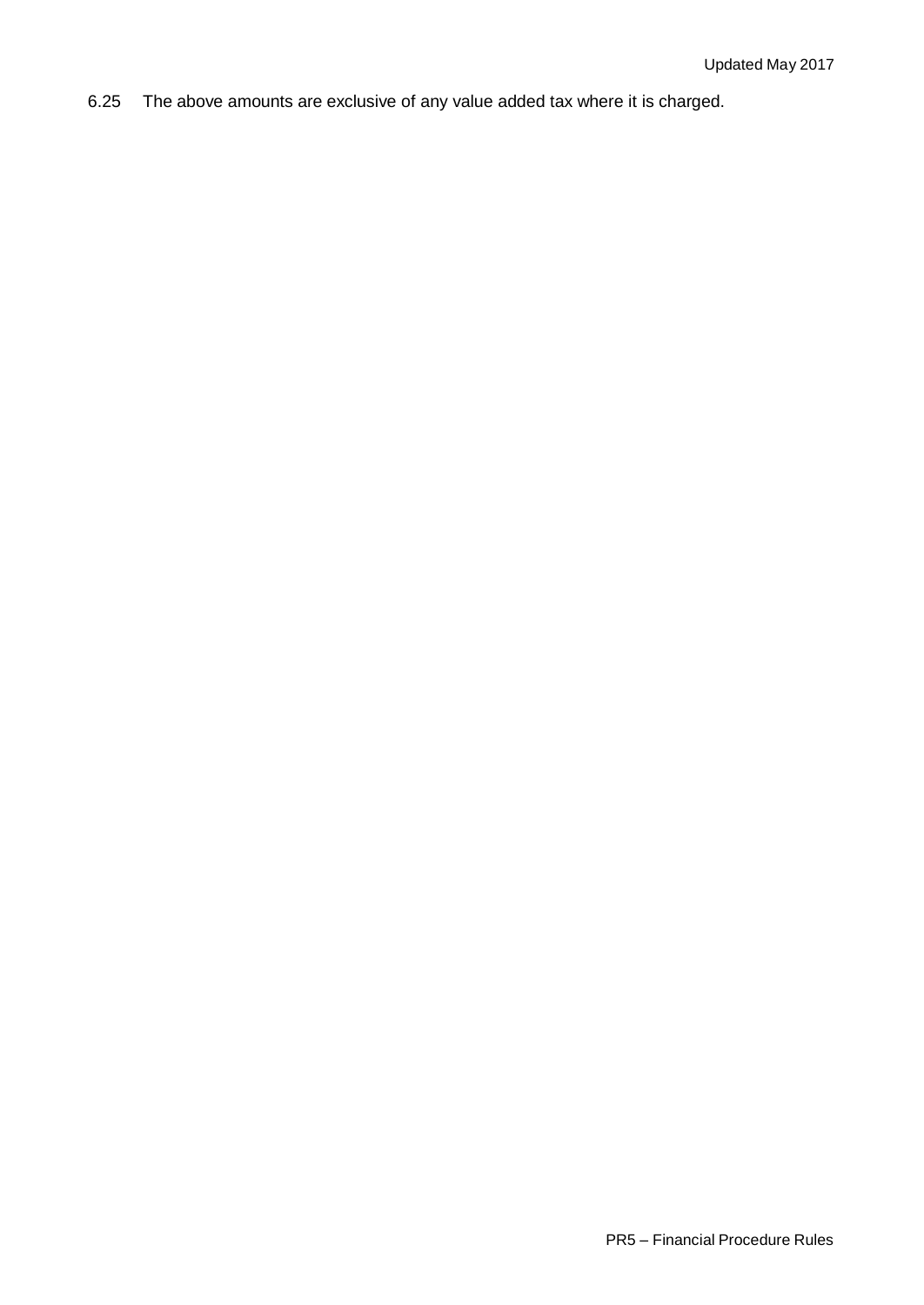6.26 Multiple invoices shall not be raised, nor write-offs made in several stages to circumvent the above-mentioned approval levels.

Credit Requests and Refund Requests

- 6.27 A credit note can only be issued in relation to a debt in order to correct a factual inaccuracy or administration error in the calculation and/or billing of the original debt.
- 6.28 Where an invoice has been raised in error or includes an error, Officers may submit a credit request.
- 6.29 Credit requests shall be approved in accordance with the limits set out on the credit request form.
- 6.30 Where a customer account contains a credit, either from overpayment or a credit has been processed after receipt of payment, a refund can be requested. However, if a customer receives regular invoices, a credit advice alone may be enough. Officers should avoid the additional administration of providing a refund if possible, although a refund may have to be given upon request by the customer.
- 6.31 Refunds shall be approved in accordance with the limits set out on the refund request form.

# 7 **PURCHASING**

### Procurement, Commissioning and Purchasing

- 7.1 Purchases shall only be made when a need has been established and a budget is identified as available. The decision to purchase shall only be made by Chief Officers, Authorised Finance Officers or Budget Holders.
- 7.2 All purchases shall be lawful, made in accordance with the Council's **Contract Procedure Rules (PR6)** and based on a clear need in relation to the provision of Council services.
- 7.3 The Chief Finance Officer shall from time to time determine the processes to be followed for all purchase to payment activity. In this regard, the Chief Finance Officer shall issue policies or guidance covering:
	- The provision of access to financial systems;
	- Roles and Authorisation Limits;
	- Supplier Verification and Set Up;
	- The Process for ordering, receiving, and paying for goods and services, known as the Purchase to Pay Policy.
- 7.4 Budget Holders shall make arrangements for managing supplier relationships and shall resolve supplier queries, mismatches between orders; goods receipt notes and invoices and deal with disputes including their resolution. In the event of absence, Authorised Finance Officers shall ensure another (substitute) officer is nominated to manage the supplier relationship.

### Choice of Supplier

PR5 – Financial Procedure Rules 7.5 Officers and agents responsible for purchasing goods and services on behalf of the Council shall ensure that value for money is obtained and be able to provide evidence that this has been achieved by complying with the Council's Contract Procedure Rules. Prior to placing orders, officers responsible for awarding contracts or approving the use of a particular supplier must ensure the supplier's details are accurately recorded in the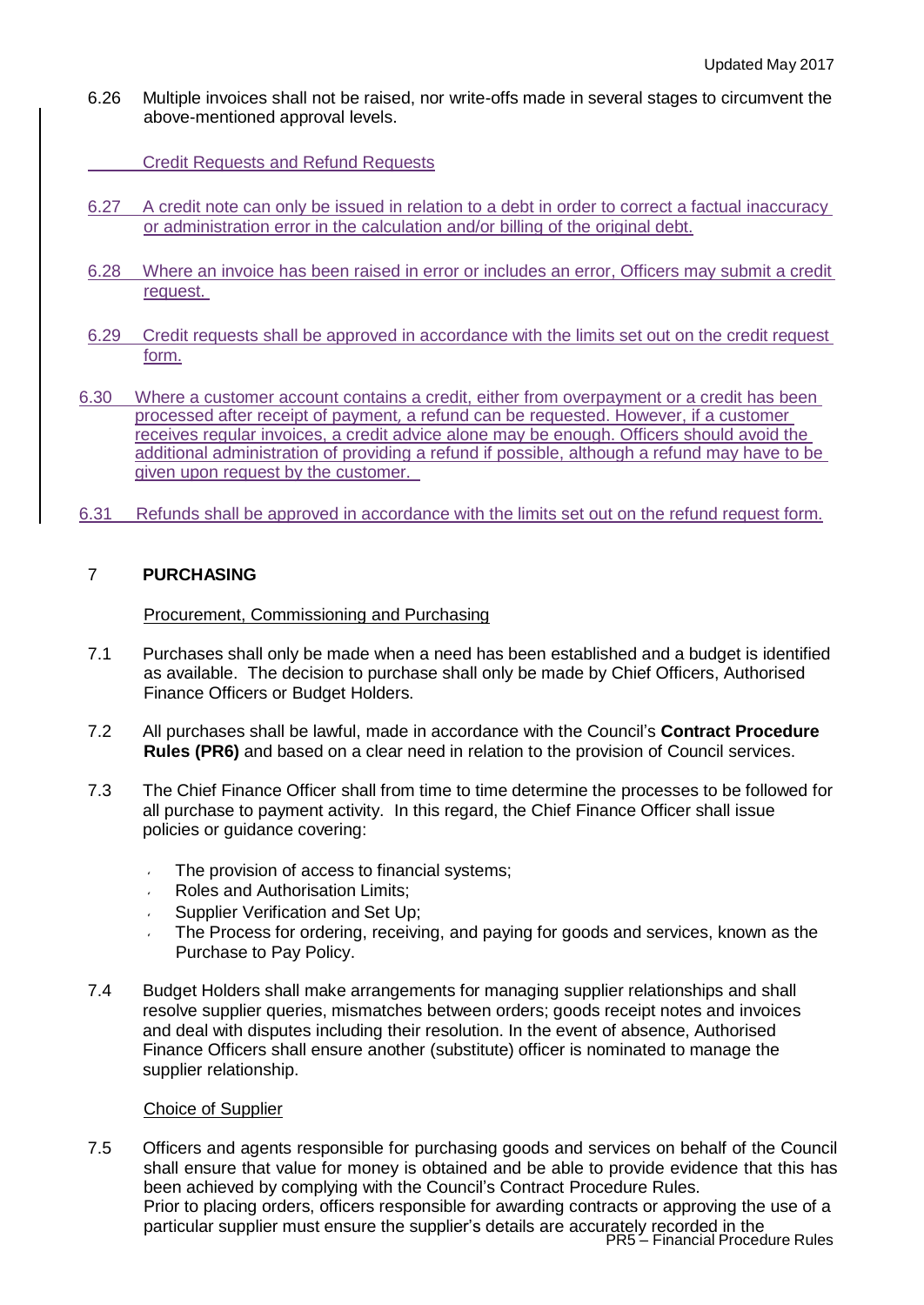council's financial systems in accordance with procedures specified by the Chief Finance Officer. To prevent fraud, supplier details (including bank details) must be independently verified as part of this process.

- 7.6 Authorised Finance Officers shall ensure that officers utilise the expertise of the STAR procurement service to support all procurement and commissioning activity and in addition are aware of the Corporate Contracts Register.
- 7.7 The decision to procure and award a contract must be in accordance with the Scheme of Delegation.

**Ordering** 

7.87 To support value for money objectives and facilitate prompt and efficient invoice processing, the Council's 'No Purchase Order, No Pay' policy must be adhered. Aa purchase order must be placed for all goods and services unless the goods and services are covered by the Purchase to Pay exemptions issued by the Chief Finance Officer. Orders provided to suppliers must be placed using the Council's ordering systems as set out in the Procure to Pay Policy issued by the Chief Finance Officer. All orders should be clear, unambiguous and must quote an official purchase order number. Purchase orders shall include the name and contact details of the Officer duly authorised to manage the supplier relationship. Orders should normally be priced, and where appropriate make reference to the quotation, tender or contract concerned. Budget Holders authorised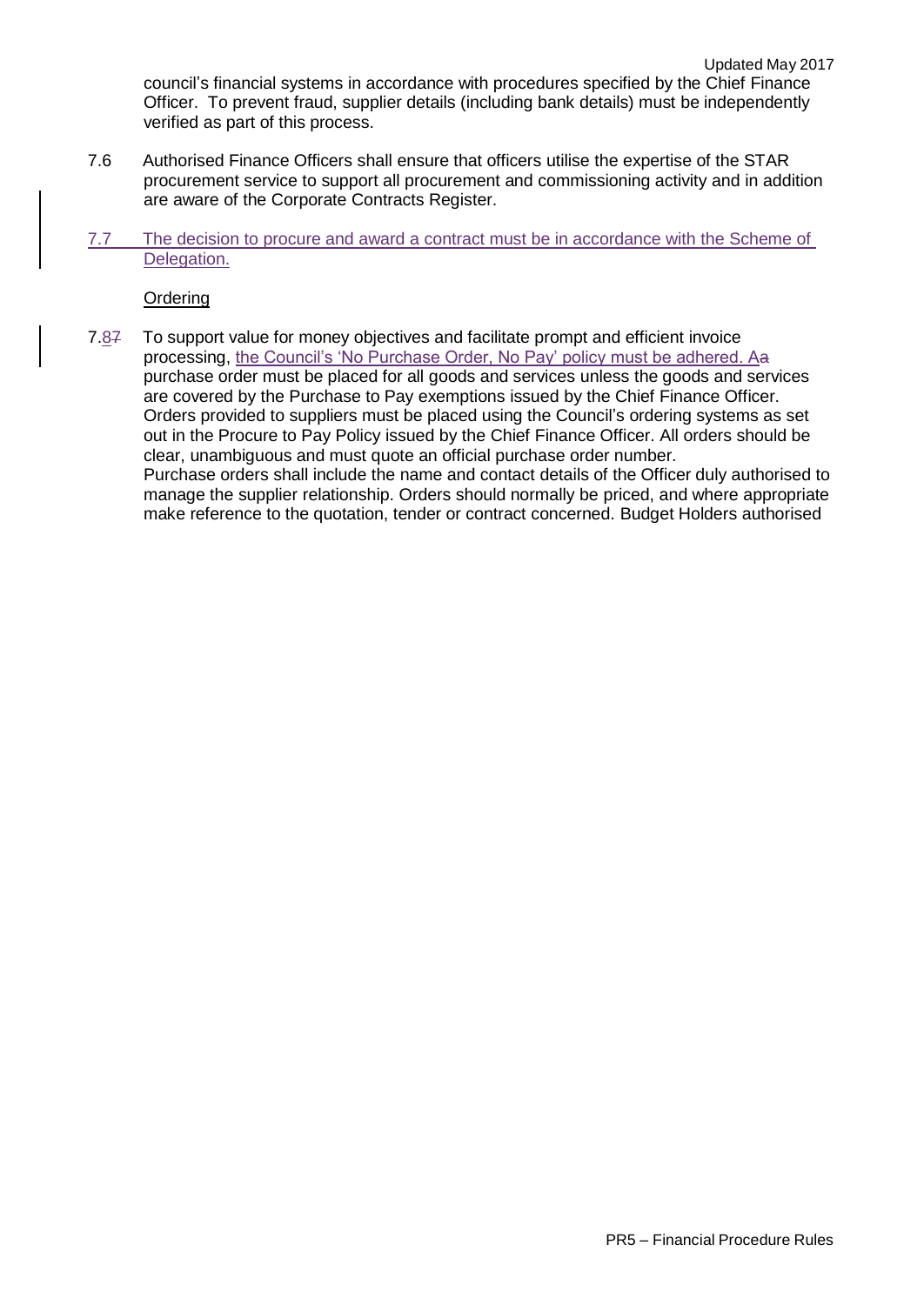to manage the supplier relationship must ensure that supplier invoices reference the purchase order number.

- 7.98 To prevent fraud and minimise the risk of duplicate supply or payment, confirmation, copy or replacement orders shall only be issued in accordance with guidance issued from time to time by the Chief Finance Officer.
- 7.109 Additional monitoring arrangements shall be put in place for goods and services that are purchased without quoting an official purchase order number (e.g., those items that are included on exemptions list which is part of the purchase to pay). As a minimum supplier invoices should quote the Officers full name, and the cost centre and general ledger code of the budget the invoice will be coded against. The purpose of these additional arrangements is fraud prevention and to ensure that goods or services supplied are in accordance with the terms and conditions associated with any agreement or contract.
- 7.110 Officers shall not attempt to bypass Standing Orders or European Union Procurement Directives by deliberately breaking up or staging purchases or phasing of work so that they remain below any threshold or limits specified in the Contract Procedure Rules.
- 7.121 Where it is identified prior to the order or before the goods are received that they are to be leased, this shall be recorded on the copy order. The Chief Finance Officer shall be notified of all requests to lease equipment prior to entering into a leasing arrangement. All requests to lease equipment shall be subject to approval by the Chief Finance Officer.

## Receipt of Goods and Services

- 7.132 The 'goods receipting' process shall be carried out promptly in accordance with guidance issued from time to time by the Chief Finance Officer. The correct receipt of goods shall be acknowledged by an appropriate officer who checks for quantity and quality to the details set out on the delivery note to validate the receipt of goods or services. Delivery notes shall be matched and checked to the appropriate copy order and retained. Budget Holders shall establish clear procedures for the treatment of part or incorrect deliveries.
- 7.143 Goods shall be held with appropriate security and entered into stores or an inventory if appropriate (see sections 10 and 12). Permanent valuable items shall be marked as the property of Stockport Metropolitan Borough Council. This does not apply to equipment leased by the Council which shall be marked to indicate the equipment is leased in such a way as not to deface the equipment.

## 8 **PAYMENTS**

- 8.1 All payments shall be made in accordance with guidance issued from time to time by the Chief Finance Officer. Payments shall only be made in respect of goods or services properly received on receipt of an official invoice quoting an official purchase order number sent by the supplier. In limited circumstances where the supplier insists on payment with order, authorisation must first be sought from the Chief Finance Officer. Invoice prices should be checked for accuracy against the related purchase order and/or goods receipt note. Copy invoices shall not be paid until a thorough check has been made that the invoice has not already been paid and the appropriate officer should certify that this is the case. To facilitate prompt and efficient payment, suppliers should be instructed to send invoices to the correspondence address specified by the Chief Finance Officer.
- 8.2 Payments shall not be made against statements sent by suppliers. Duplicate invoices and copy orders shall be marked as such to mitigate the risk of making duplicate orders or payments. Payments to settle invoices should be made by BACS transfer unless the Chief Finance Officer specifies that an alternative payment method may be used in specific circumstances.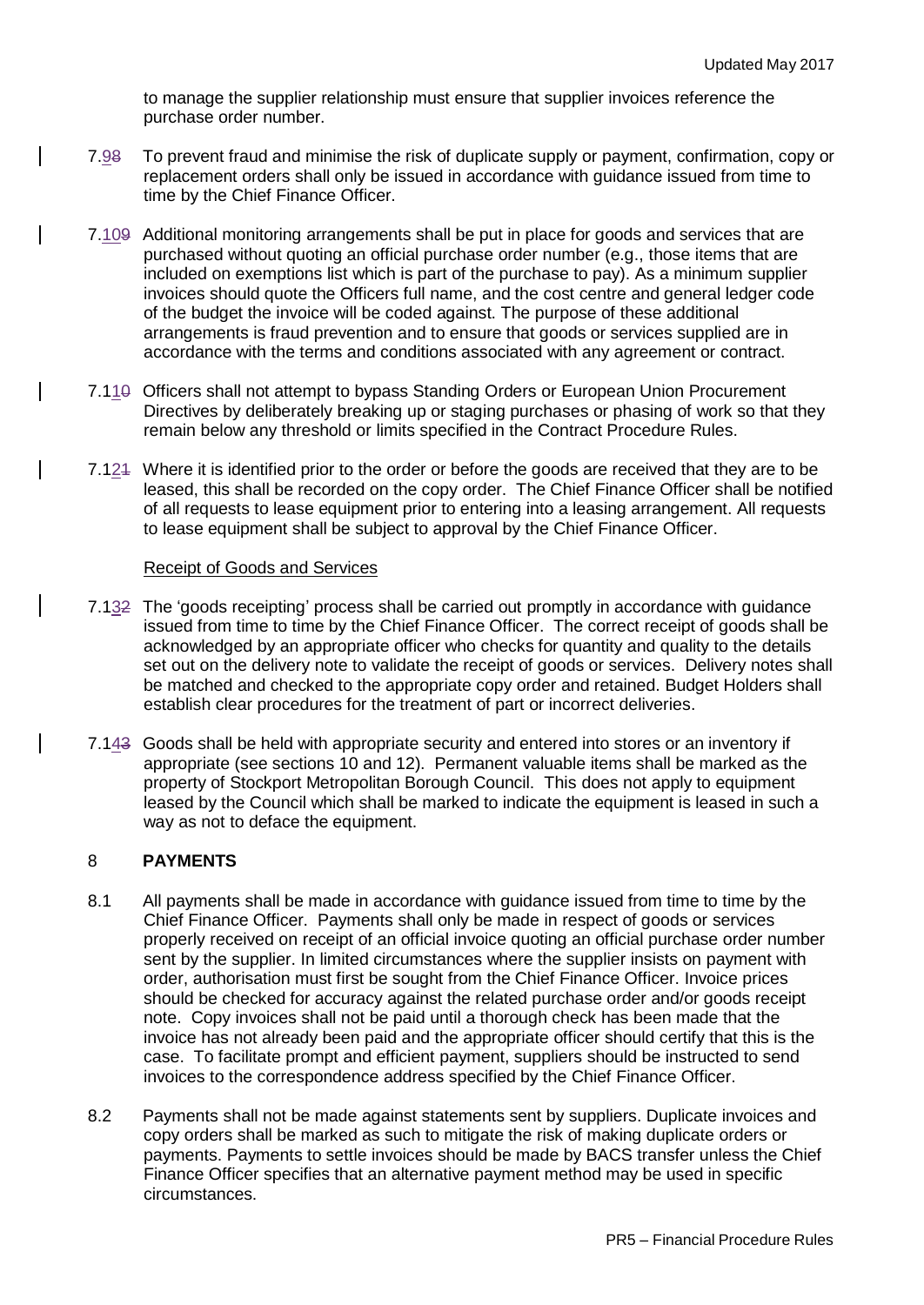- 8.3 Credit notes shall be checked to the original order and payment. Where a credit note cannot be deducted from current or future payments, a refund shall be requested from the supplier. All credit notes and refunds shall be credited to the budget code(s) used to fund the original payment.
- 8.4 Payments shall be coded to valid and accurate accounting codes which are appropriate to the goods or service provided. Budget Holders shall ensure sufficient budget is made available to finance the payment.
- 8.5 Budget Holders shall ensure that the treatment of value added tax and the contractor's tax deduction scheme has been considered and undertaken correctly.
- 8.6 Any discounts e.g., for early payment shall be deducted when payments are made within the required terms.
- 8.7 Payments shall be authorised or rejected by the relevant Budget Holder using systems and protocols determined by the Chief Finance Officer.
- 8.8 No one Officer shall alone be responsible for all stages of the purchasing and payment process, i.e., ordering, receipt, checking to the original order and authorisation.
- 8.9 Authorised Finance Officers shall ensure efficient and prompt payment by following the procedures set out in these rules and in policies or guidance issued by the Chief Finance Officer. Where possible, advantage should be taken of early payment discounts and payments should be made in accordance with specified terms of trade but never more than 30 days from receipt of the goods or service or receipt of invoice whichever is the later. (Payment should only be made later than 30 days if specifically included in the contract terms). *Failure to achieve these deadlines may lead to the council incurring a financial penalty in accordance with relevant legislation which will be charged against the relevant budget.*

### Payments without an Invoice

8.10 Payments relating to Salaries, Wages, Pensions, Travelling, Subsistence and Other Employee Allowances are covered in sections 14 and 15 below. Requests to make other payments without an invoice (including the transfer of funds to bank imprest accounts and prepaid or top up cards) must be made using systems and protocols determined by the Chief Finance Officer.

# Payment Methods

8.11 Where practical, officers should support all efforts to process payments by BACS. For most transactions, BACS is the most cost-effective method of payment. The use of alternative payment methods must be justified on value for money grounds and is only permitted if approved in writing by the Chief Finance Officer.

### Payment Disputes

8.12 Budget Holders shall be responsible for liaising with suppliers, clients, customers and other third parties in order to resolve payment disputes. In the event of absence, Authorised Finance Officers shall ensure another (substitute) officer is nominated to deal with such matters.

# Corporate Purchasing Cards/Credit Cards

8.13 The Council shall operate a Corporate Purchasing Card Scheme. The definition of Purchasing Cards shall also include Credit Cards. The terms of the Corporate Purchasing Card Scheme shall be determined by the Chief Finance Officer and the card provider. The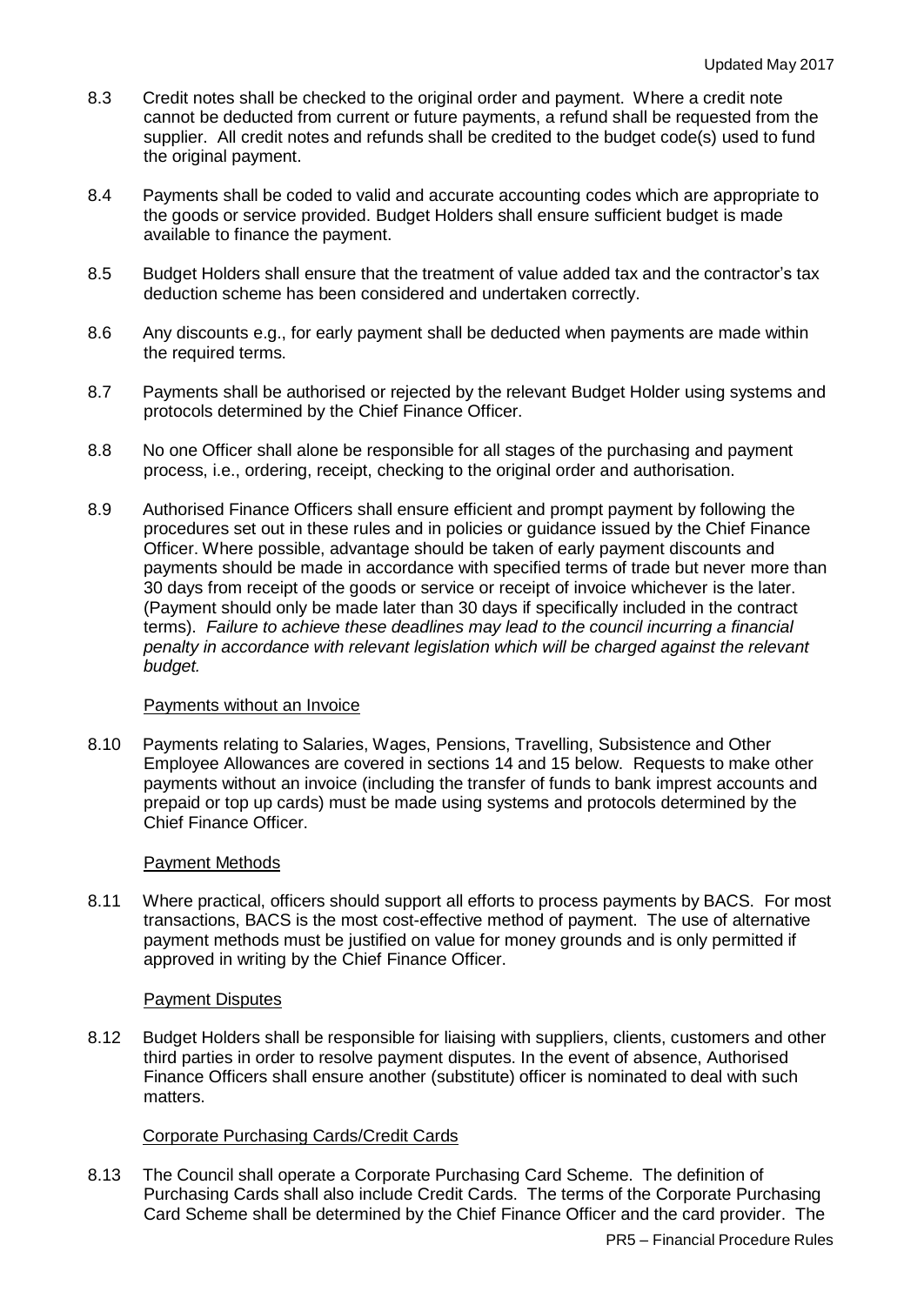Chief Finance Officer shall issue guidance relating to the operation of the scheme which cardholders and their managers/supervisors much comply with. All requests for a purchasing card should be justified by a suitable business case and signed off by the appropriate Authorised Finance Officer.

- 8.14 Officers should not seek to obtain a Corporate Purchasing Card in order to circumvent the Council's purchasing and procurement rules. Use of a purchasing card does not change an officer's obligation to follow financial and contract procedure rules. Officers continue to have an obligation to secure value for money for purchasing card expenditure. All purchasing card expenditure that has been incurred must be checked/verified by an Officer who is not the cardholder.
- 8.15 Officers who use a Corporate Purchasing Card must retain copies of all receipts for expenditure to facilitate the monitoring and auditing of card expenditure and to enable the council to legitimately reclaim VAT on expenditure incurred. Copies of receipts must be retained for a period of six years. Purchasing cardholders must also submit monthly spend analysis returns on request in the form determined by the Chief Finance Officer to facilitate accurate recording of expenditure in the ledger and to enable the council to meet its obligations regarding the publication of expenditure under the Transparency Code.
- 8.16 Officers who hold a Corporate Purchasing Card will have an Authorised Finance Officer assigned to them. Authorised Finance Officers are responsible for monitoring spend on the Purchasing Cards they have been assigned to ensure the above requirements are met and assist with the prevention of fraudulent spend.

# 9. **BANKING AND FINANCING ARRANGEMENTS**

### Treasury Management

- 9.1 The Chief Finance Officer shall be responsible for the management of the Council's cash flow, lending and borrowing in accordance with the Treasury Management Policy Statement approved by the Council meeting.
- 9.2 The Chief Finance Officer shall approve the opening of all bank accounts (including imprest accounts), funds and similar arrangements (except for bank accounts held by schools under the Stockport Scheme for Financing Schools). Signatories and Authorisers for all council operated bank accounts must be approved by the Chief Finance Officer.
- 9.3 The Chief Finance Officer shall be responsible for all external financing arrangements for borrowing and leasing, including those for schools exercising delegation under the Stockport Scheme for Financing Schools.
- 9.4 The Council must not offer any type of consumer credit which would require specific registration with the Financial Conduct Authority.

### Payments from Bank Accounts

- 9.5 The Chief Finance Officer in consultation with the Council's provider of banking services shall approve the design of all cheques and shall be responsible for the ordering, issuing and safe keeping of cheques. All cheques issued shall be crossed 'account payee only'. The opening of cheques payable to 'cash' is prohibited.
- 9.6 Council cheques for the main bank accounts shall bear the facsimile or actual signature of the Chief Finance Officer or be signed by an Officer authorised by the Chief Finance Officer.
- 9.7 Cheques drawn against other bank accounts shall be signed by at least two officers of the Council. Cheques drawn against other bank accounts must not be pre-signed before issue.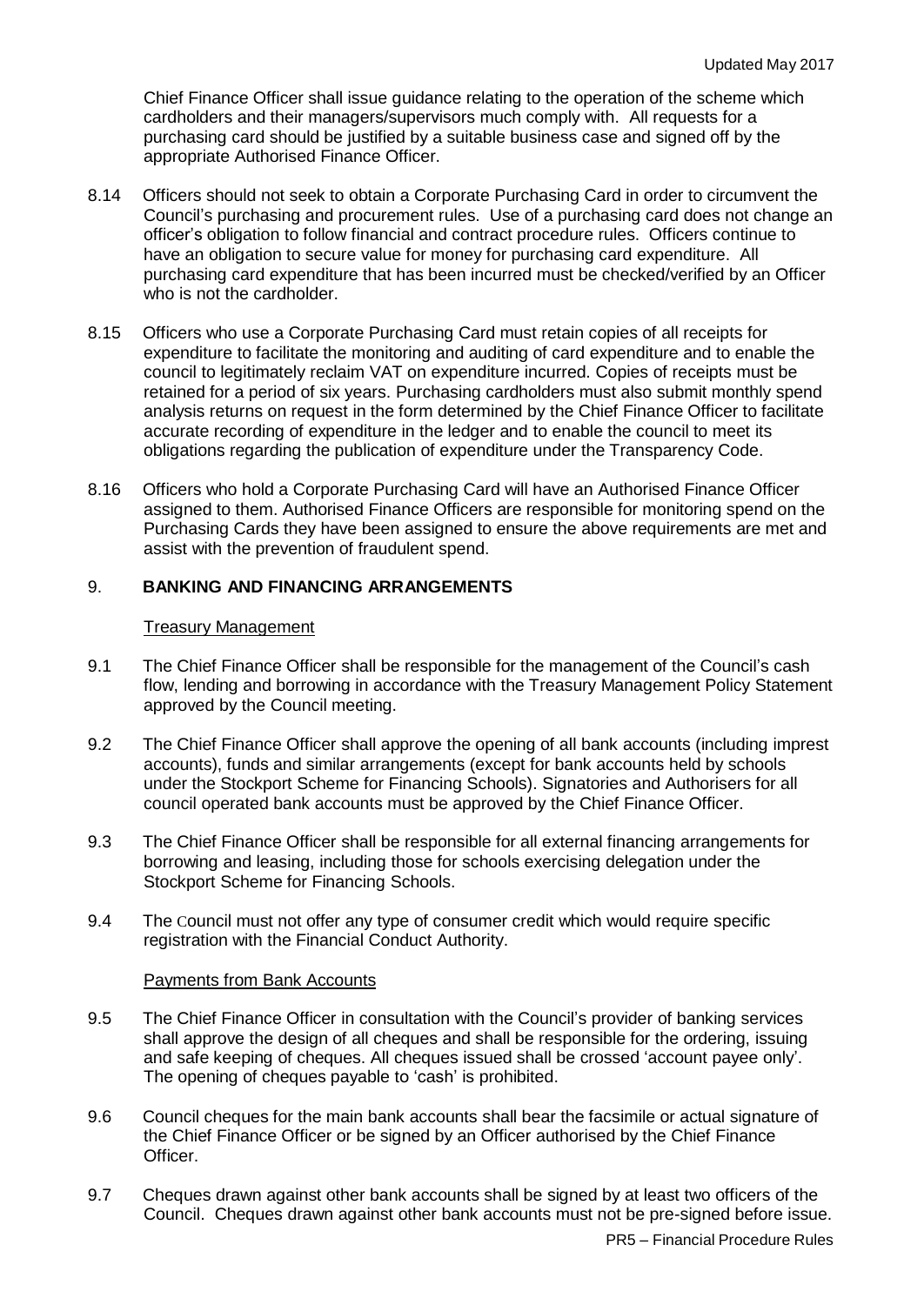9.8 If a school exercises its legal right to operate its own bank account, the account must be operated within the terms of the Stockport Scheme for Financing Schools.

### Cash Floats, Petty Cash, and Imprest Bank Accounts

- 9.9 The effective operation and control of cash floats, petty cash and imprest bank accounts is the responsibility of the appropriate Budget Holder. Budget Holders shall arrange for records to be kept of holders, locations, amounts, and signatories acknowledging receipt of the cash and any subsequent variations. The holding of and operation of such accounts shall be subject to annual review by the Chief Finance Officer.
- 9.10 All petty cash payments shall be supported by relevant receipts and by VAT invoices where appropriate.
- 9.11 A record of expenditure and reimbursements shall be maintained. This shall be reconciled at least at each reimbursement to ensure that the sum of the payments to be reimbursed and the cash in hand or at the bank equals the total of the imprest.
- 9.12 Budget Holders shall arrange for an independent reconciliation of the imprest to be carried out no less than annually.
- 9.13 Income received on behalf of the Council other than for the reimbursement of payments from the account shall not be paid into a petty cash float or imprest bank account. It shall be paid into the Council's bank account in accordance with section 6 'Income'.
- 9.14 A cash float, petty cash or imprest bank account holder shall provide full details of the account to the Chief Finance Officer on request. Budget Holders shall provide on request to the Chief Finance Officer a list of all float, petty cash, and bank imprest account holders, locations, and balances.
- 9.15 Prior to leaving Council employment or otherwise ceasing to hold a cash float, petty cash or bank imprest account, the officer shall account for the advanced amount to the appropriate Budget Holder or Authorised Finance Officer.
- 9.16 Imprest bank account holders shall not cause an account to become overdrawn. Banks shall be requested by the Chief Finance Officer not to allow any formal or authorised overdraft facilities on such accounts.

# 10. **STORES**

- 10.1 Budget Holders shall be responsible for the custody, security, control and recording of stores and stock items and shall provide the Chief Finance Officer with such information as required. Stores shall not be misapplied and must be held securely and free from possible damage.
- 10.2 Budget Holders shall ensure stocks are managed and maintained at appropriate levels and shall operate a form of continuous stocktaking so that all items are checked at least once a year in all stores or stocks held under their control. They should retain evidence of these and make such regular stocktaking returns as determined by the Chief Finance Officer. All discrepancies should be investigated and pursued to a satisfactory conclusion, including where appropriate the removal from the council's records (i.e., write-off). Budget Holders shall be responsible for approving the write-off of stocks.
- 10.3 Budget Holders shall ensure that obsolete or surplus very slow-moving items are disposed of at the best price possible.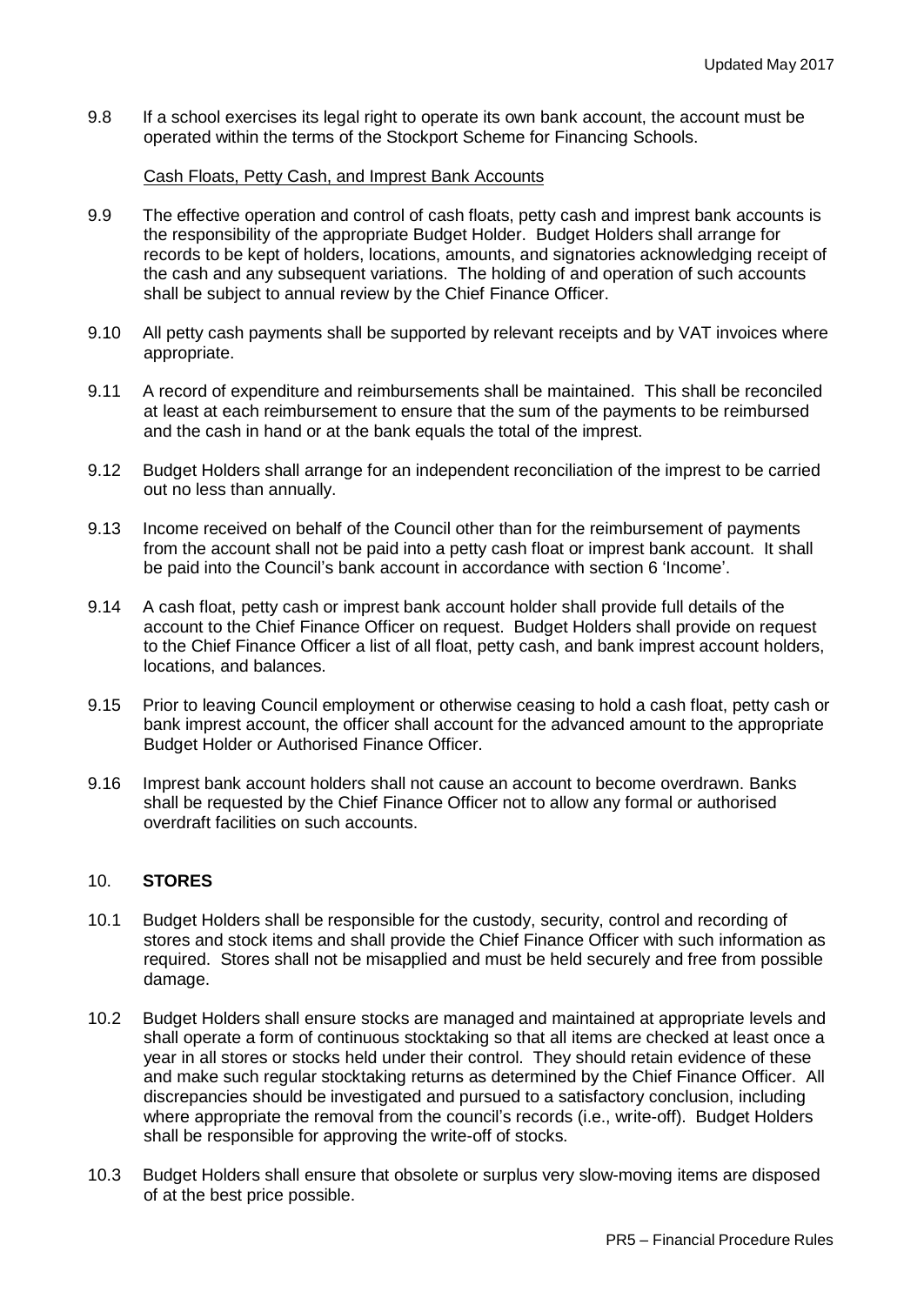10.4 Budget Holders should keep under review the need for stocking items, which should takeinto accountconsider options available for alternative provisioning methods.

### 11. **INSURANCE**

- 11.1 The Chief Finance Officer shall arrange all insurance cover and negotiate any claims in consultation with appropriate officers and outside claims agencies. The exceptions to this are schools which may arrange insurance cover, personal accident and sickness schemes and balance of risks under the Stockport Scheme for Financing Schools.
- 11.2 Authorised Finance Officers shall inform the Chief Finance Officer promptly of all new risks, properties or vehicles requiring insurance and of any alterations affecting existing policies.
- 11.3 Authorised Finance Officers shall inform the Chief Finance Officer of any new scheme, working practice, or programme that entails potential risk or possible loss or legal action.
- 11.4 The Chief Finance Officer shall inform Authorised Finance Officers of any conditions of the policies affecting insured risks. Authorised Finance Officers shall be responsible for ensuring that such conditions are met and that the actions of officers do not invalidate any claims.
- 11.5 Authorised Finance Officers shall immediately inform the Chief Finance Officer of any loss, damage, or liability, actual or potential, which is likely to lead to a claim by or against the Council. Where appropriate the Police shall be informed of the incident
- 11.6 The Chief Finance Officer shall review all insurances in consultation with appropriate Authorised Finance Officers, at least annually.
- 11.7 The Chief Finance Officer shall be responsible for administering any self-funding arrangements set up either to run alongside or replace conventional, externally provided insurance. Exceptions to this relate to the internal funds for balance of risks, personal accident, and sickness cover.
- 11.8 Authorised Finance Officers shall consult the Chief Finance Officer about any indemnity requested from the Council, by an outside body. *An indemnity is an agreement between an outside body and the Council in which the Council is required to make good a loss sustained by the outside body by means of a monetary payment.*

### 12. **INVENTORIES**

- 12.1 Budget Holders shall keep an inventory of assets within their control. This shall include adequate descriptions of furniture, fittings, equipment, plant, and machinery. Items that are not material in value may be ignored unless collectively they make up a substantial asset. The Chief Finance Officer will provide guidance or advice on request with regard to materiality levels for inventories.
- 12.2 Budget Holders shall be responsible for ensuring that a physical check of items against their inventories is carried out at least annually. This shall be evidenced on the inventory by date and signature of the officer undertaking the check. Any deletions from or amendments to inventories shall be approved by Authorised Finance Officers.
- 12.3 The Council's property shall not be removed except in the ordinary course of the Council's business or used for non-Council purposes unless the Authorised Finance Officer concerned has issued written specific authorisation. All such removals shall be recorded.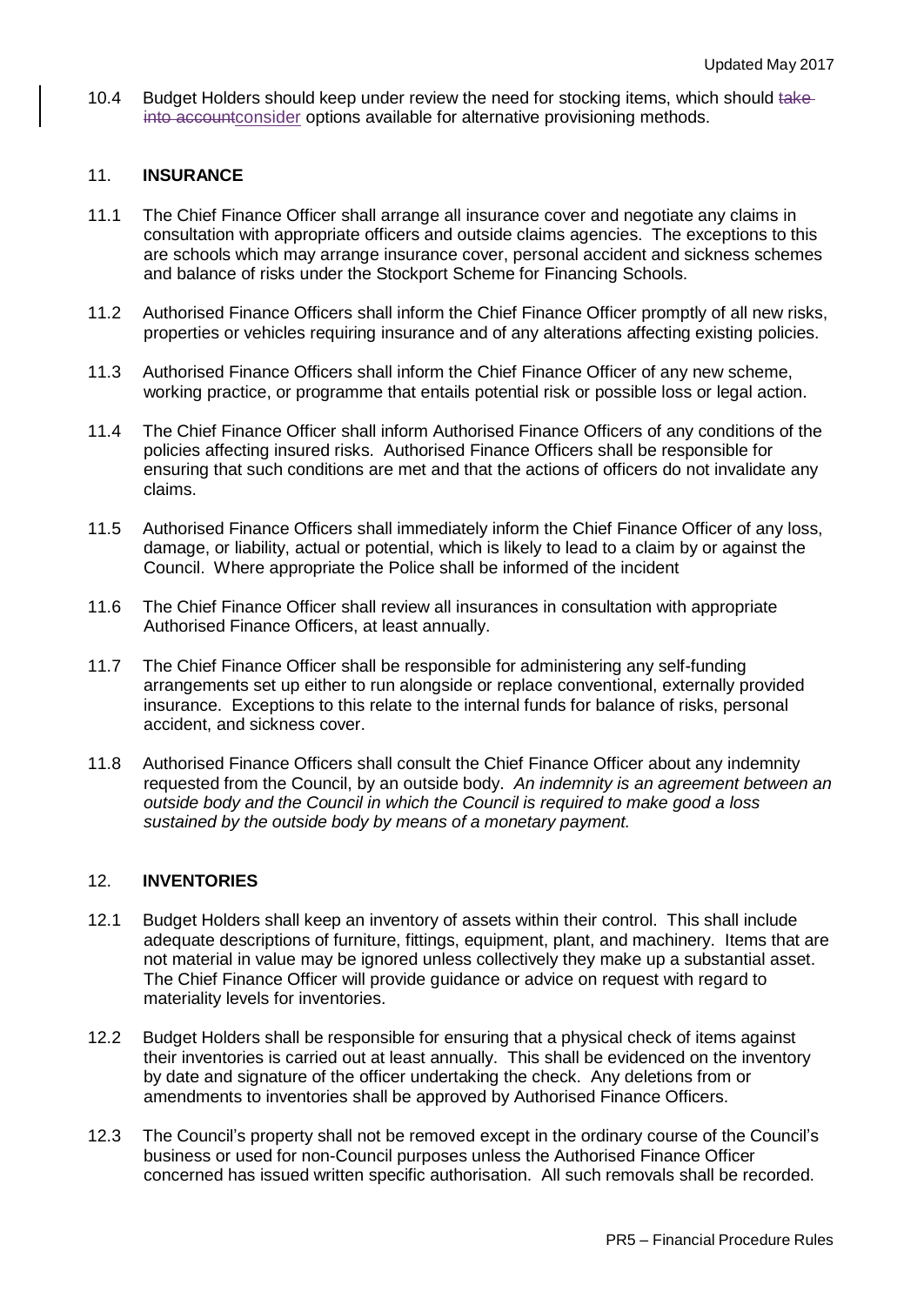# 13. **SECURITY**

- 13.1 Officers shall be responsible for maintaining proper security at all timesalways maintaining proper security for all buildings, stocks, stores, furniture, equipment, cash etc. under their control.
- 13.2 Cash kept in a safe shall not, except in exceptional circumstances, exceed the value of the limit as recommended by the Chief Finance Officer. *Guidance on limits for safes will be included in the insurance guide.*
- 13.3 Keys to safes etc. shall always be carried by the person responsible and not left on premises overnight. Lost keys shall immediately be reported to the appropriate Authorised Finance Officer who shall take appropriate action to ensure the continuing security of the cash etc. held. Duplicate keys shall be kept to a minimum. Safes and cupboards etc. used for holding cash shall be kept locked unless the key holder(s) is present.

## 14. **SALARIES, WAGES AND PENSIONS**

- 14.1 All salaries, wages, and other associated payments to employees or former employees of the Council shall be made in accordance with arrangements approved by the Chief Finance Officer.
- 14.2 All timesheet records or other pay documents shall be in a form approved by the Chief Finance Officer and must be certified by the appropriate line manager as determined in the Council's establishment structure. The Chief Finance Officer may specify that additional authorisation is required for certain items including some employee benefits.
- 14.3 The Chief Finance Officer shall approve the form of authorisation required for data that is input to the computerised payroll/HR system.
- 14.4 Budget Holders shall ensure that all appointments are made in accordance with HR Recruitment Policies, approved establishments, grades, and scale of pay and that adequate budget provision is available.
- 14.5 Budget Holders shall notify the Chief Finance Officer of all matters affecting such payroll payments as soon as possible, or by agreed deadlines and in the required manner. In particular:
	- appointments, resignations, dismissals, suspensions affecting pay, secondments, and  $\mathbf{v}^{(i)}$  . transfers;
	- $\sqrt{2}$ absences for sickness or other reason, apart from approved leave with pay;
	- changes in pay rates, other than national pay awards and other general agreements;  $\epsilon$
	- information necessary to maintain records of service for superannuation, income tax,  $\sqrt{2}$ national insurance, and other deductions;
	- information necessary to ensure an officer's salary and other payroll related costs are  $\mathbf{v}^{(i)}$ charged to the correct budget code;
	- approved changes to the establishment.
- 14.6 Budget Holders shall ensure that effective systems and procedures are operated so that:
	- payments are only to authorised bona fide employees
	- $\sim$  payments are only made where there is a valid entitlement
	- conditions and contracts of employment are correctly applied
	- employees names listed on the payroll are checked at regular intervals to verify  $\mathbf{v}$ accuracy and completeness.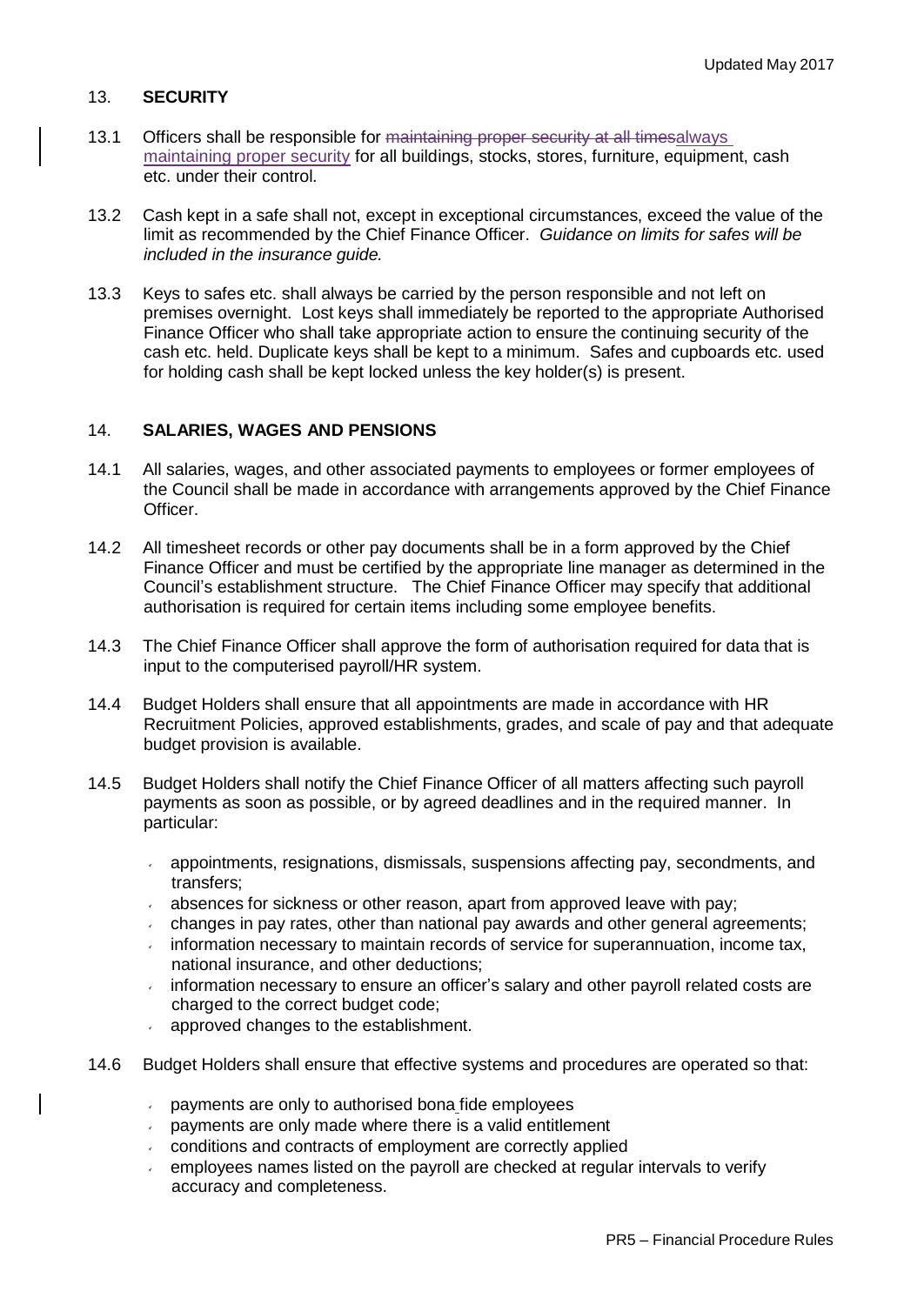- 14.7 Budget Holders should ensure that pay transactions are only processed through the payroll. Careful consideration should be given to the employment status of individuals employed on a self-employed or sub-contract basis. HMRC applies a tight definition for employee status and the HMRC IR35 rules must be applied in these instances. and in cases of doubt, advice should be sought from the Chief Finance Officer.
- 14.8 Budget Holders should notify the Chief Finance Officer of any benefits in kind, to enable full and complete reporting within the income tax self-assessment system. *e.g., long service awards below 20 years.*
- 14.9 If a local authority--maintained school decides to use a different payroll/HR system supplied in accordance with the Stockport Scheme for Financing Schools, such information will need to be provided to the appropriate service provider or maintained by the school if returns to HMRC and other Government departments are required.

# 15. **TRAVELLING, SUBSISTENCE AND OTHER ALLOWANCES**

- 15.1 All claims by Officers for payment of car allowances, subsistence allowances, travelling and incidental expenses shall be duly authorised by the appropriate line manager as specified in the Council's approved establishment.
- 15.2 The certifying officer must be satisfied that the journeys, expenses and/or overtime were pre-approved, the expenses properly and necessarily incurred and that the allowances are properly payable by the Council.
- 15.3 Councillors who are entitled to claim travel or other expenses, including co-opted members of committees, shall make their claims promptly and regularly in the manner specified by the Chief Finance Officer. Payment shall be made by the Chief Finance Officer when authorised forms have been received.
- 15.4 Allowances and expenses shall be paid at approved rates and in accordance with appropriate National or Local Conditions of Service.
- 15.5 All claims for financial year ending 31st March shall be submitted before the  $7<sup>th</sup>$  of April.
- 15.6 Claims submitted more than six months after the expenses were incurred shall not be paid unless there are exceptional circumstances.

## 16. **TAXATION**

- 16.1 The Council is responsible for ensuring its tax affairs are in order. Tax issues are often very complex and the penalties for incorrectly accounting for tax are severe. It is therefore very important for all officers to be aware of their role.
- 16.2 The Chief Finance Officer shall make arrangements for the completion of all returns regarding PAYE and the Construction Industry Scheme and monthly returns of VAT inputs and outputs to HM Revenue and Customs.
- 16.3 The Chief Finance Officer shall make arrangements for the provision of up-to-date guidance on employer responsibilities relating to the taxation of employees.
- 16.4 Budget Holders shall ensure that:
	- all account keeping / record keeping obligations are complied with;  $\mathbf{v}^{(i)}$
	- all taxable transactions are identified, properly carried out and accounted for within stipulated timescales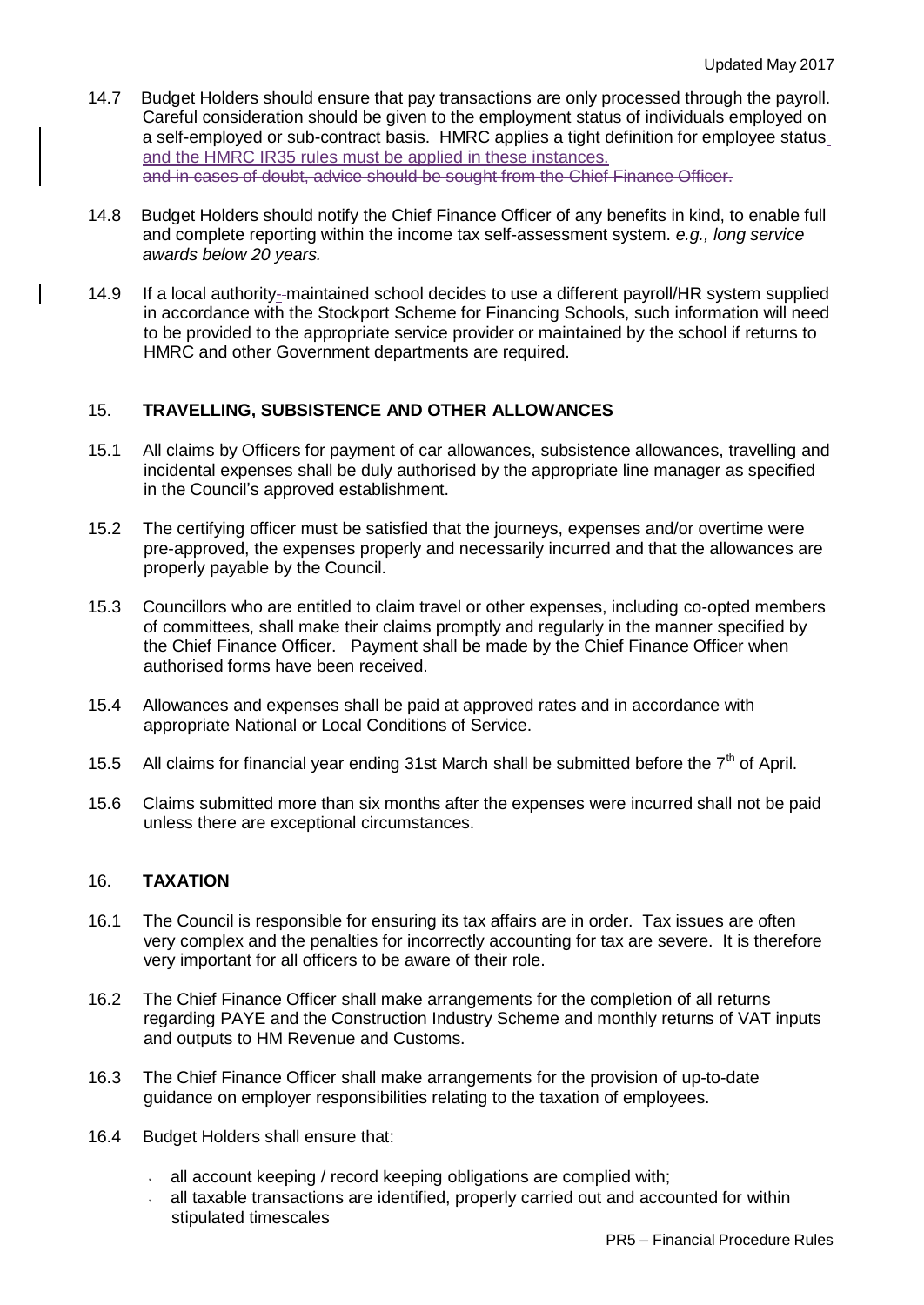- records are maintained in accordance with transactions
- $\cdot$  returns are made to the appropriate authorities within the stipulated timescales
- 16.5 Budget Holders shall ensure that the correct VAT liability is attached to all income due and that all VAT recoverable on purchases complies with HM Revenue and Customs regulations.
- 16.6 Budget Holders shall ensure that, where construction and maintenance works are undertaken, the contractor fulfils the necessary construction industry tax deduction requirements.
- 16.7 Budget Holders shall ensure that all persons employed by the Council are added to the Council's payroll and tax deducted where appropriate from any payments, except where the individuals are bona fide self-employed, consultancy firm, or are employed by a recognised staffing agency. In such cases, Budget Holders must comply with the HMRC IR35 rules.
- 16.8 Authorised Finance Officers shall ensure that guidance on taxation issued by the Chief Finance Officer is followed.

## 17. **VOLUNTARY AND UNOFFICIAL FUNDS**

- 17.1 *The term "voluntary" or "unofficial" fund refers to any fund, other than an official fund of the Council, which is controlled wholly or partly by an officer or teacher employed by the Council, or by the managers or governors of a school funded by the Council and is related to the activities operated by such teacher or officer and is a consequence of the employment by the Council.*
- 17.2 Officers operating any voluntary or unofficial fund shall notify their Authorised Finance Officer of the details of the fund.
- 17.3 All such unofficial or voluntary funds shall be held and operated according to accounting requirements set by the Chief Finance Officer. There shall be at least two signatories to any bank/building society account or investment.
- 17.4 The accounts of voluntary and unofficial funds shall be completed each year and an annual statement of income and expenditure or receipts and payment account produced. This statement shall be published on the notice board of the building or school and included in a report to the managers or governors where considered appropriate by the appropriate Authorised Finance Officer and the Chief Finance Officer. Wherever possible these statements should be supplied in any annual report to parents.
- 17.5 Authorised Finance Officers shall ensure that arrangements for auditing these funds have been made.

### 18. **INTERNAL AUDIT**

- 18.1 The objective of the Internal Audit Service is to provide an independent appraisal function that provides an independent and objective opinion to the Council on the control environment, by evaluating its effectiveness in achieving its objectives. It objectively examines, evaluates, and reports on the adequacy of the control environment as a contribution to the proper, economic, efficient, and effective use of resources., and in compliance with nationally set Public Sector Internal Audit Standards.
- 18.2 It is the responsibility of Chief Officers to implement and maintain adequate and effective controls and to ensure the efficient and effective use of Council resources.